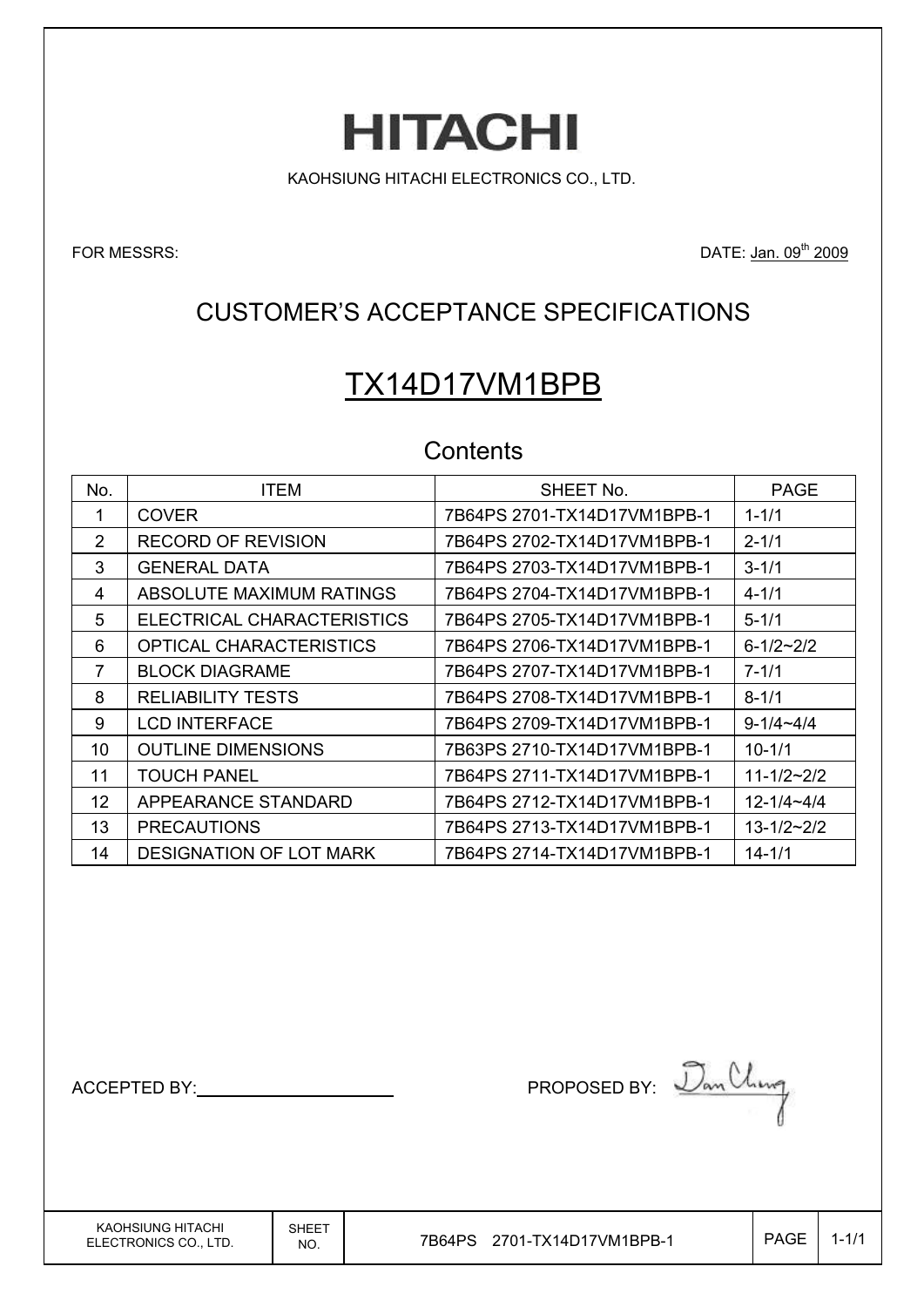| 2. RECORD OF REVISION    |       |  |                             |      |           |
|--------------------------|-------|--|-----------------------------|------|-----------|
| <b>DATE</b><br>SHEET No. |       |  | SUMMARY                     |      |           |
|                          |       |  |                             |      |           |
| KAOHSIUNG HITACHI        | SHEET |  |                             |      |           |
| ELECTRONICS CO., LTD.    | NO.   |  | 7B64PS 2702-TX14D17VM1BPB-1 | PAGE | $2 - 1/1$ |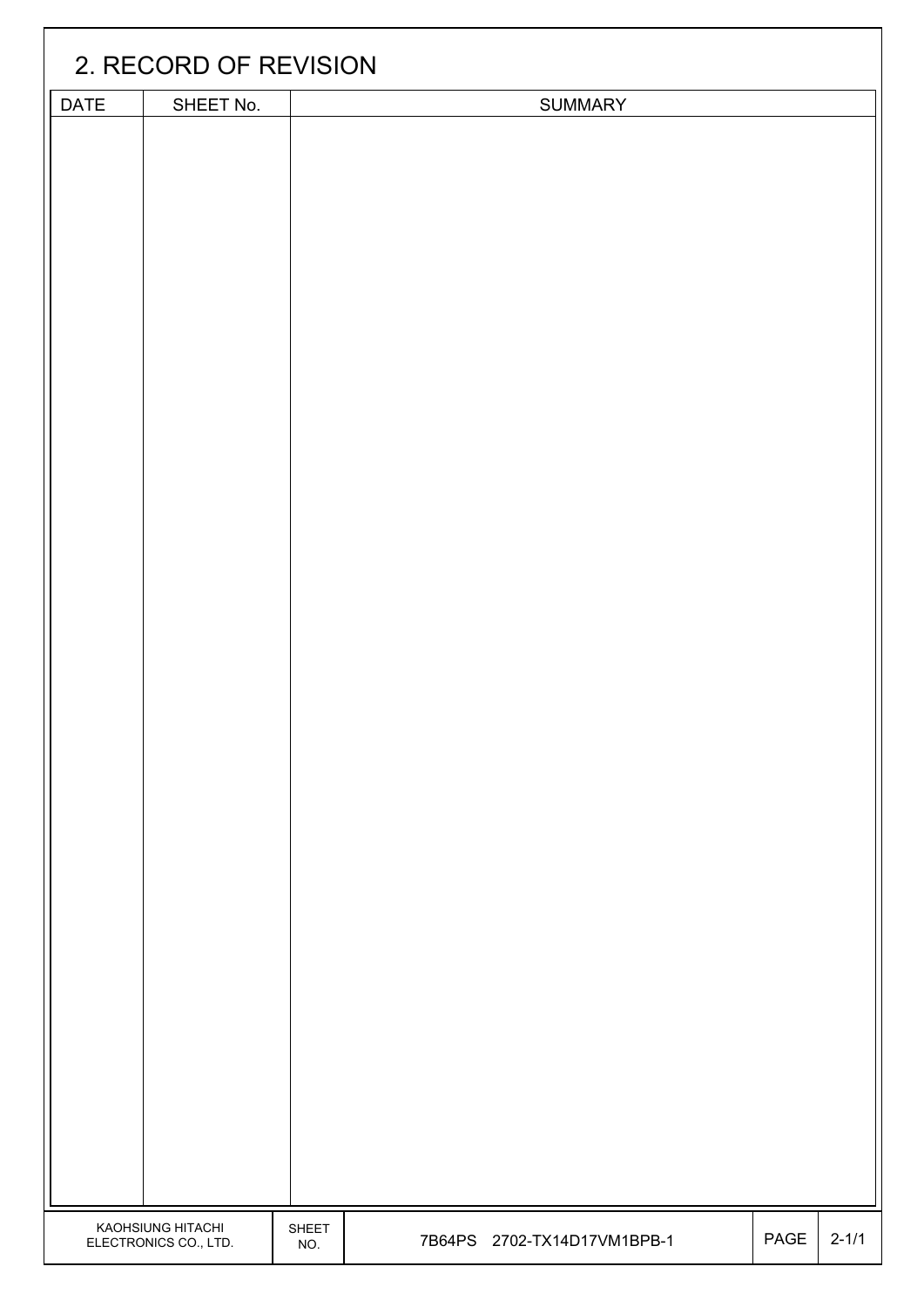# 3. GENERAL DATA

### 3.1 DISPLAY FEATURES

This module is a 5.7" VGA of 4:3 format amorphous silicon TFT.The pixel format is vertical stripe and sub pixels are arranged as R(red), G(green), B(blue) sequentially. This display is RoHS compliant, and COG (chip on glass) technology and LED backlight are applied on this display.

| Part Name                      | TX14D17VM1BPB                                                                    |
|--------------------------------|----------------------------------------------------------------------------------|
| <b>Module Dimensions</b>       | 131.0(W) mm x 102.2(H) mm x (13.1)(D) mm typ.                                    |
| <b>LCD Active Area</b>         | 115.2(W) mm x 86.4(H) mm                                                         |
| Dot Pitch                      | $0.06(W)$ mm x 3(R, G, B)(W) x 0.18(H) mm                                        |
| Resolution                     | 640 x 3(RGB)(W) x 480(H) dots                                                    |
| <b>Color Pixel Arrangement</b> | R, G, B Vertical stripe                                                          |
| LCD Type                       | Transmissive Color TFT; Normally White                                           |
| Display Type                   | <b>Active Matrix</b>                                                             |
| Number of Colors               | 262k Colors                                                                      |
| <b>Backlight</b>               | 7 LEDs parallel x 3 serial (21 LEDs in total)                                    |
| Weight                         | $(200)$ g $(typ.)$                                                               |
| Interface                      | C-MOS; 18-bit RGB; 40 pins                                                       |
| Power Supply Voltage           | 3.3V for LCD; 12V for Backlight                                                  |
| Power Consumption              | 429 mW for LCD; 1.0 W for backlight                                              |
| <b>Viewing Direction</b>       | 6 O'clock<br>(The direction without image inversion and least brightness change) |
| <b>Touch Panel</b>             | Resistive type; Film on Glass; 4 wire type; Antiglare Surface.                   |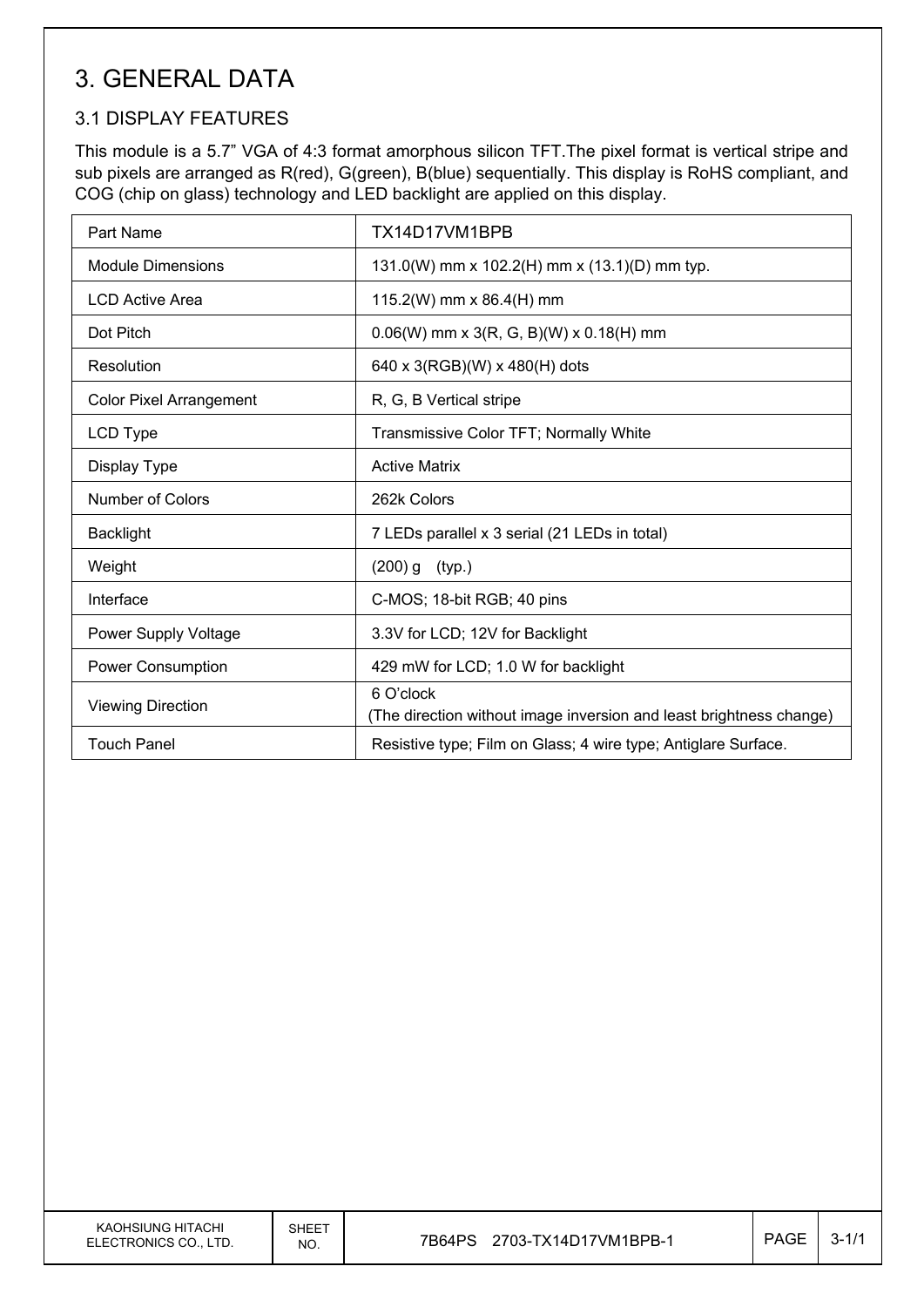# 4. ABSOLUTE MAXIMUM RATINGS

 $\overline{\phantom{a}}$ 

| <b>Item</b>                  | Symbol | Min.                         | Max.      | Unit        | Remarks |
|------------------------------|--------|------------------------------|-----------|-------------|---------|
| <b>Supply Voltage</b>        | VDD    | $-0.3$                       | 4.0       | V           |         |
| Input Voltage of Logic       | VI     | $-0.3$                       | $VDD+0.3$ |             | Note 1  |
| <b>Operating Temperature</b> | Top    | $-20$                        | 70        | $\degree$ C | Note 2  |
| Storage Temperature          | Tst    | $-30$                        | 80        | $\degree$ C | Note 2  |
| <b>LED Forward Current</b>   | ΙF     | $\qquad \qquad \blacksquare$ | 35        | mA          | Note 3  |

Note 1: The rating is defined for the signal voltages of the interface such as DTMG, DCLK and RGB data bus.

- Note 2: The maximum rating is defined as above based on the temperature on the panel surface, which might be different from ambient temperature after assembling the panel into the application. Moreover, some temperature-related phenomenon as below needed to be noticed:
	- Background color, contrast and response time would be different in temperatures other than  $25^{\circ}$ C.
	- Operating under high temperature will shorten LED lifetime.
- Note 3: Fig. 4.1 shows the maximum rating of LED forward current against temperature. The backlight unit in this display has been set to 12 mA per LED. This is within the range when operating the display between -20~70 $^{\circ}$ C.



Fig. 4.1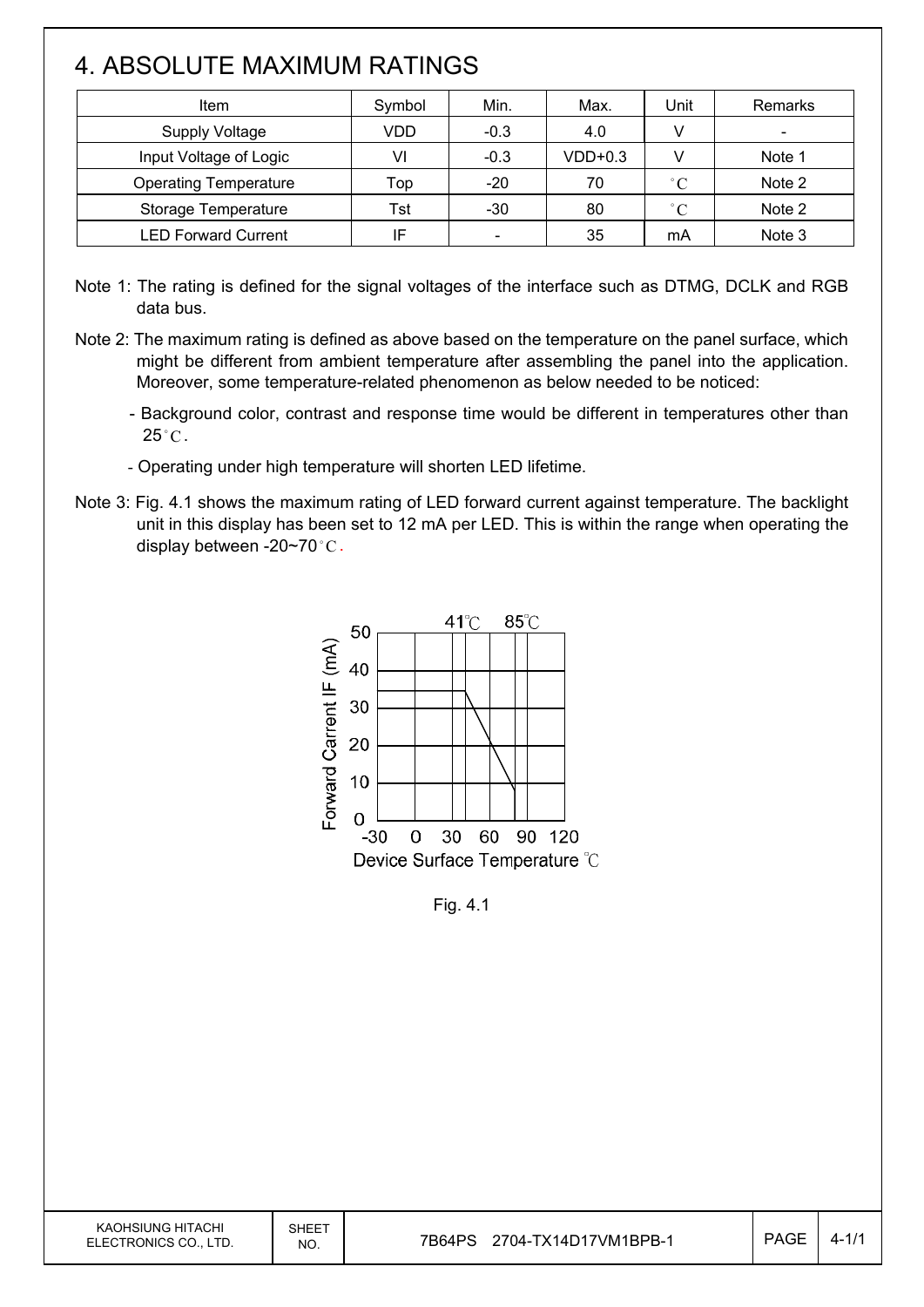# 5. ELECTRICAL CHARACTERISTICS

### 5.1 LCD CHARACTERISTICS

 $T_a = 25$  °C, VSS = 0V

| Item                   | Symbol                     | Condition    | Min.                     | Typ.                     | Max.      | Unit       | Remarks                      |  |
|------------------------|----------------------------|--------------|--------------------------|--------------------------|-----------|------------|------------------------------|--|
| Power Supply Voltage   | <b>VDD</b>                 |              | 3.0                      | 3.3                      | 3.6       | V          | $\qquad \qquad \blacksquare$ |  |
| Input Voltage of Logic |                            | "H" level    | 0.7VDD                   | $\overline{\phantom{a}}$ | VDD       |            |                              |  |
|                        | VI                         | "L" level    | <b>VSS</b>               | $\blacksquare$           | 0.3VDD    | V          | Note 1                       |  |
| Output Voltage of      |                            | "H" level    | $VDD-0.4$                | $\overline{\phantom{a}}$ |           |            | Note 1                       |  |
| Logic                  | VO                         | "L" level    | <b>VSS</b>               | $\overline{\phantom{a}}$ | $VSS+0.4$ | v          |                              |  |
| Power Supply Current   | <b>IDD</b>                 | VDD-VSS=3.3V | $\overline{\phantom{a}}$ | 130                      | -         | mA         | Note 2                       |  |
| <b>Vsync Frequency</b> |                            |              |                          | 60                       | 73.3      | <b>Hz</b>  |                              |  |
| <b>Hsync Frequency</b> | $f_{\scriptscriptstyle H}$ |              |                          | 31.5                     | 36.5      | <b>KHz</b> | $\overline{\phantom{a}}$     |  |
| <b>DCLK Frequency</b>  | $f_{\mathrm{CLK}}$         |              |                          | 25.2                     | 29.0      | <b>MHz</b> | $\overline{\phantom{a}}$     |  |

Note 1: The rating is defined for the signal voltages of the interface such as DTMG, DCLK, RGB data bus, U/D and L/R.

Note 2: An all black check pattern is used when measuring IDD,  $f_v$  is set to 60 Hz.

#### 5.2 BACKLIGHT CHARACTERISTICS

Item  $\vert$  Symbol | Condition | Min. | Typ. | Max. | Unit | Remarks LED Input Voltage  $\vert$  VLED  $\vert$  Backlight Unit  $\vert$  (11.5) (12.0) (12.5)  $\vert$  V  $\vert$  Note1 LED Forward Current | ILED | Backlight Unit |  $-$  | 84 | 91 | mA |  $-$ LED Lifetime  $\begin{vmatrix} - & \cdot & \cdot & 84 \text{ mA} \\ 0 & - & \cdot & \cdot & 40 \text{ K} \\ 0 & - & \cdot & \cdot & \cdot \end{vmatrix}$  hrs Note 2  $T_a = 25$  °C

Note 1: Fig. 5.1 shows the LED backlight circuit. The circuit has 21 LEDs in total and R is  $255\Omega$ .

Note 2: The estimated lifetime is specified as the time to reduce 50% brightness by applying 84 mA at  $25^{\circ}$ C.



Fig. 5.1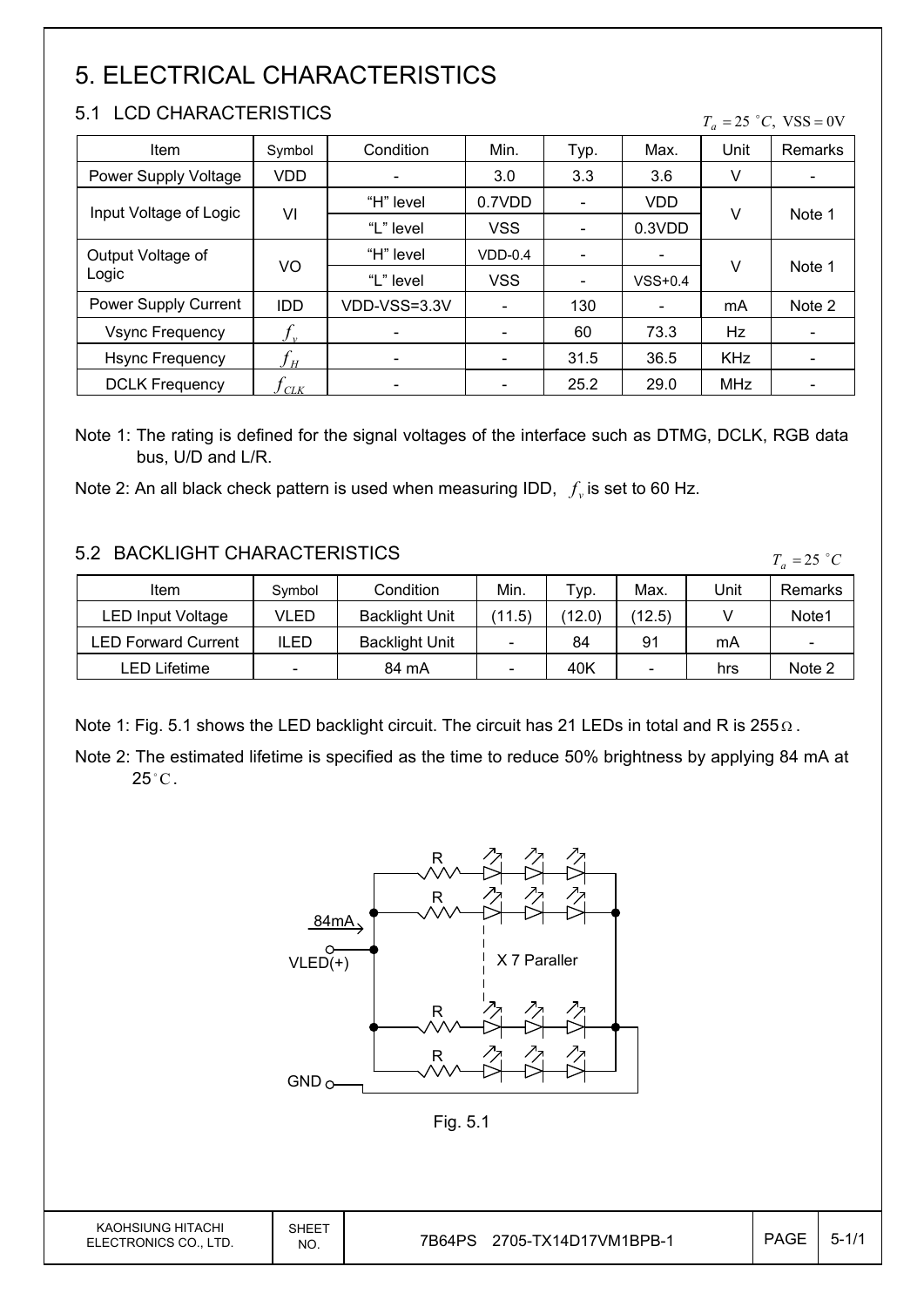# 6. OPTICAL CHARACTERISTICS

The optical characteristics are measured based on the conditions as below:

- Supplying the signals and voltages defined in the section of electrical characteristics.
- The backlight unit needs to be turned on for 30 minutes.
- The ambient temperature is 25 $^{\circ}$ C.

- In the dark room around 500~1000 lx, the equipment has been set for the measurements as shown in Fig 6.1.

|                              |                      |                          |                                          |                          | $T_a = 25 °C$ , $f_v = 60$ Hz, VDD = 3.3V |                          |                   |         |  |
|------------------------------|----------------------|--------------------------|------------------------------------------|--------------------------|-------------------------------------------|--------------------------|-------------------|---------|--|
| Item                         |                      | Symbol                   | Condition                                | Min.                     | Typ.                                      | Max.                     | Unit              | Remarks |  |
| <b>Brightness of White</b>   |                      |                          |                                          | 150                      | 280                                       |                          | cd/m <sup>2</sup> | Note 1  |  |
| <b>Brightness Uniformity</b> |                      |                          | $\phi = 0^{\circ}, \theta = 0^{\circ}$ , |                          |                                           | ±25                      | %                 | Note 2  |  |
| <b>Contrast Ratio</b>        |                      | <b>CR</b>                | ILED=84 mA                               | 120                      | 350                                       | $\blacksquare$           | $\blacksquare$    | Note 3  |  |
| Response Time                |                      |                          | $\phi = 0^{\circ}, \theta = 0^{\circ}$   | $\blacksquare$           | (45)                                      | $\overline{\phantom{0}}$ | ms                |         |  |
| <b>NTSC Ratio</b>            |                      | $\overline{\phantom{a}}$ | $\phi = 0^{\circ}, \theta = 0^{\circ}$   | $\blacksquare$           | (50)                                      | $\overline{\phantom{0}}$ | %                 |         |  |
|                              |                      | $\theta$ x               | $\phi = 0^\circ$ , CR $\geq 5$           | $\overline{\phantom{a}}$ | (70)                                      | -                        |                   |         |  |
|                              | <b>Viewing Angle</b> |                          | $\phi = 180$ °, CR $\geq 5$              | $\overline{\phantom{a}}$ | (70)                                      | $\blacksquare$           |                   | Note 5  |  |
|                              |                      |                          | $\phi = 90^\circ$ , CR $\geq 5$          | $\overline{\phantom{a}}$ | (70)                                      | $\overline{\phantom{0}}$ | Degree            |         |  |
|                              |                      | $\theta$ y'              | $\phi = 270$ °, CR $\geq 5$              | $\overline{\phantom{a}}$ | (70)                                      | $\overline{\phantom{0}}$ |                   |         |  |
|                              |                      | X                        |                                          | 0.57                     | 0.62                                      | 0.67                     |                   |         |  |
|                              | Red                  | Y                        |                                          | 0.30                     | 0.35                                      | 0.40                     |                   |         |  |
|                              |                      | X                        |                                          | 0.29                     | 0.34                                      | 0.39                     |                   |         |  |
| Color                        | Green                | Y                        |                                          | 0.55                     | 0.60                                      | 0.65                     |                   |         |  |
| Chromaticity                 |                      | X                        | $\phi = 0^{\circ}, \theta = 0^{\circ}$   | 0.10                     | 0.15                                      | 0.20                     |                   | Note 6  |  |
|                              | <b>Blue</b>          | Y                        |                                          | 0.08                     | 0.13                                      | 0.18                     |                   |         |  |
|                              |                      | X                        |                                          | 0.28                     | 0.33                                      | 0.38                     |                   |         |  |
|                              | White                | Y                        |                                          | 0.30                     | 0.35                                      | 0.40                     |                   |         |  |

Note 1: The brightness is measured from the center point of the panel, P5 in Fig. 6.2, for the typical value.

Note 2: The brightness uniformity is calculated by the equation as below:

Brightness uniformity = 
$$
\frac{\text{Max. Brightness or Min. Brightness} - \text{Average Brightness}}{\text{Average Brightness}}
$$
 X100%

, which is based on the brightness values of the 9 points measured by BM-5 as shown in Fig. 6.2.

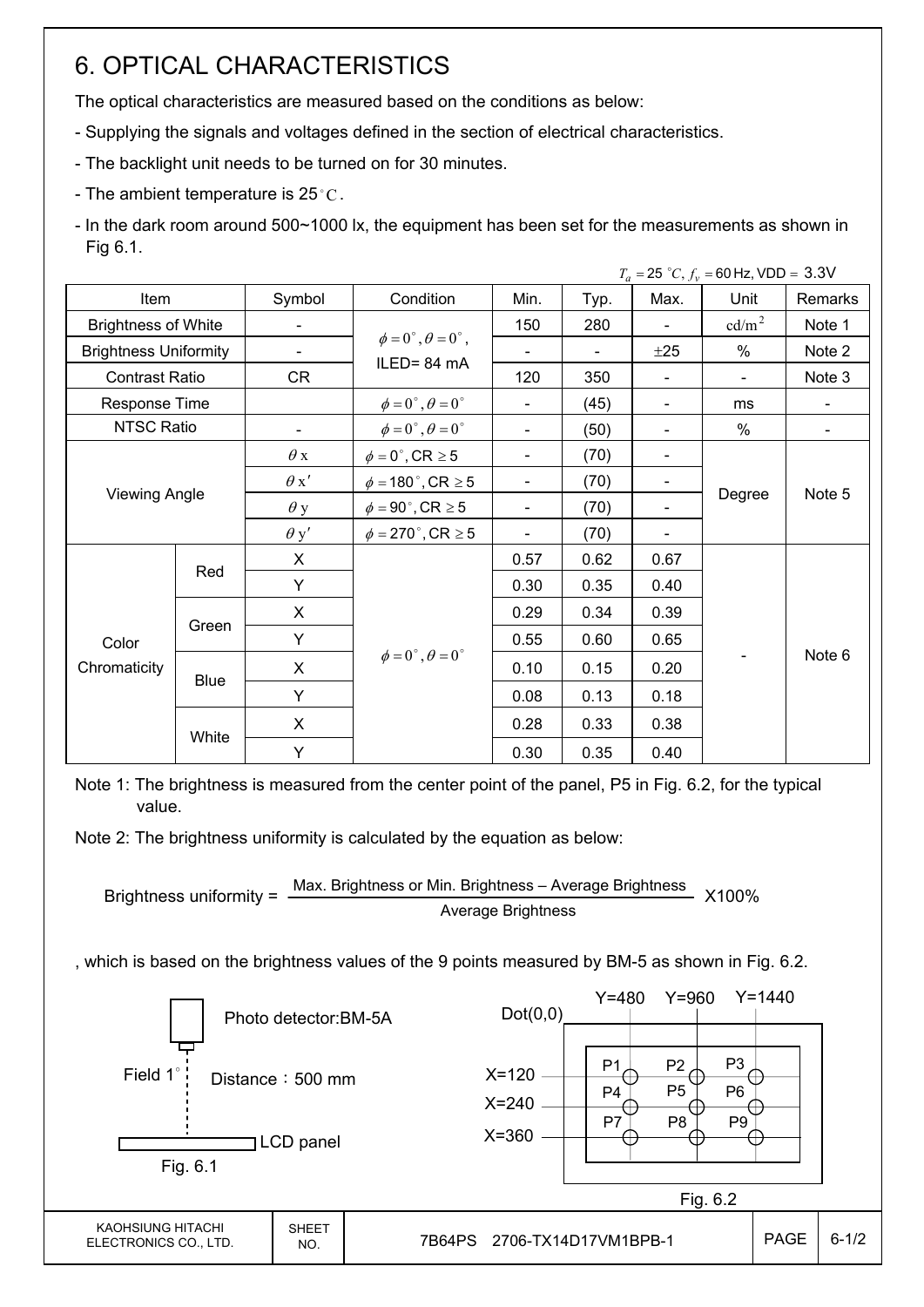Note 3: The Contrast ratio is measured from the center point of the panel, P5, and defined as the following equation:

$$
CR = \frac{Brighness of White}{Brightness of Black} \times 100\%
$$

Note 4: The definition of response time is shown in Fig. 6.3. The rising time is the period from 90% brightness to 10% brightness when the data is from white to black. Oppositely, Falling time is the period from 10% brightness rising to 90% brightness.



Note 5: The definition of viewing angle is shown in Fig. 6.4. Angle  $\phi$  is used to represent viewing directions, for instance,  $\phi = 270^\circ$  means 6 o'clock, and  $\phi = 0^\circ$  means 3 o'clock. Moreover, angle  $\theta$  is used to represent viewing angles from axis Z toward plane XY.

 The viewing direction of this display is 6 o'clock, which means that a photograph with gray scale would not be reversed in color and the brightness change would be less from this direction. However, the best contrast peak would be located at 12 o'clock.

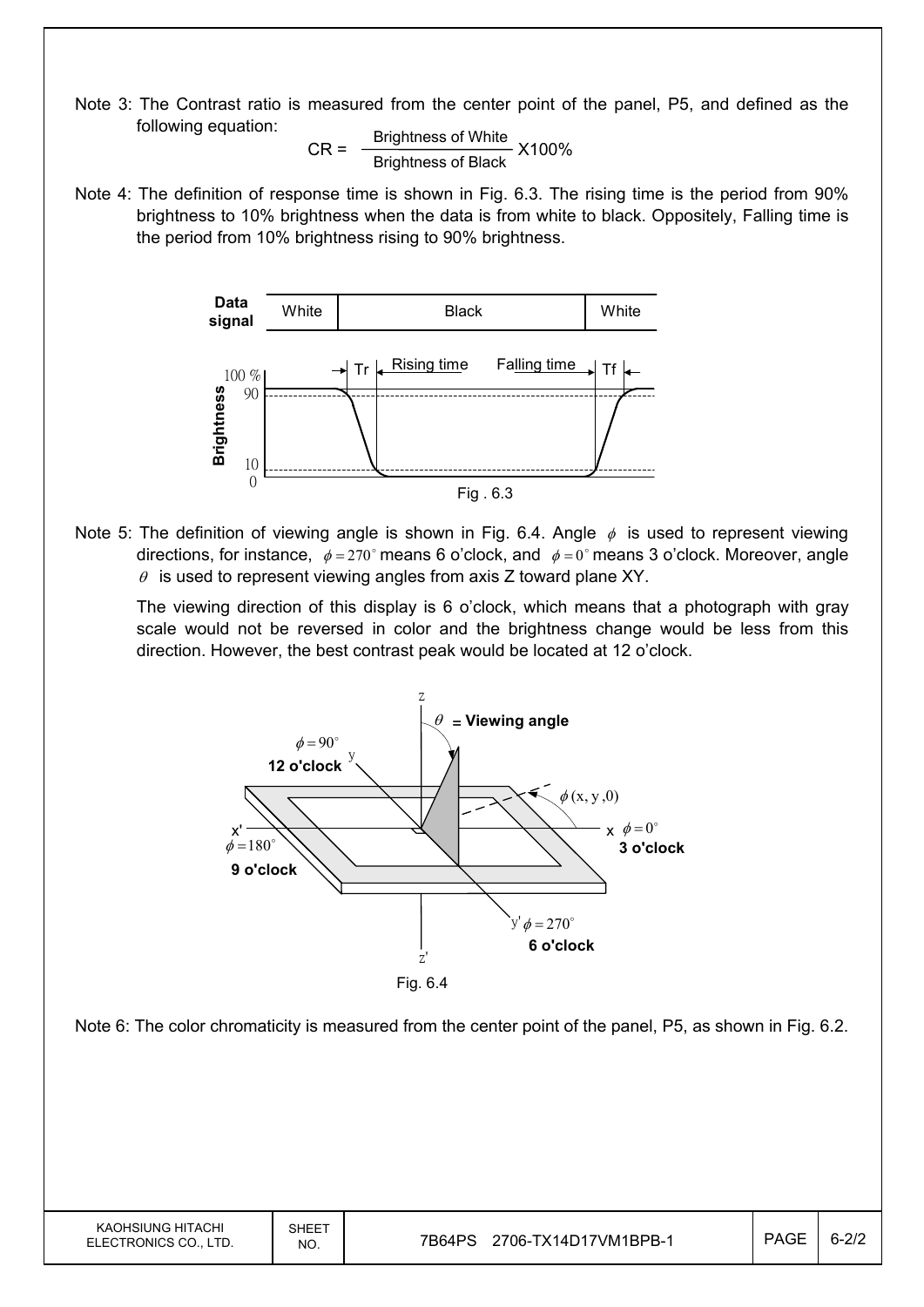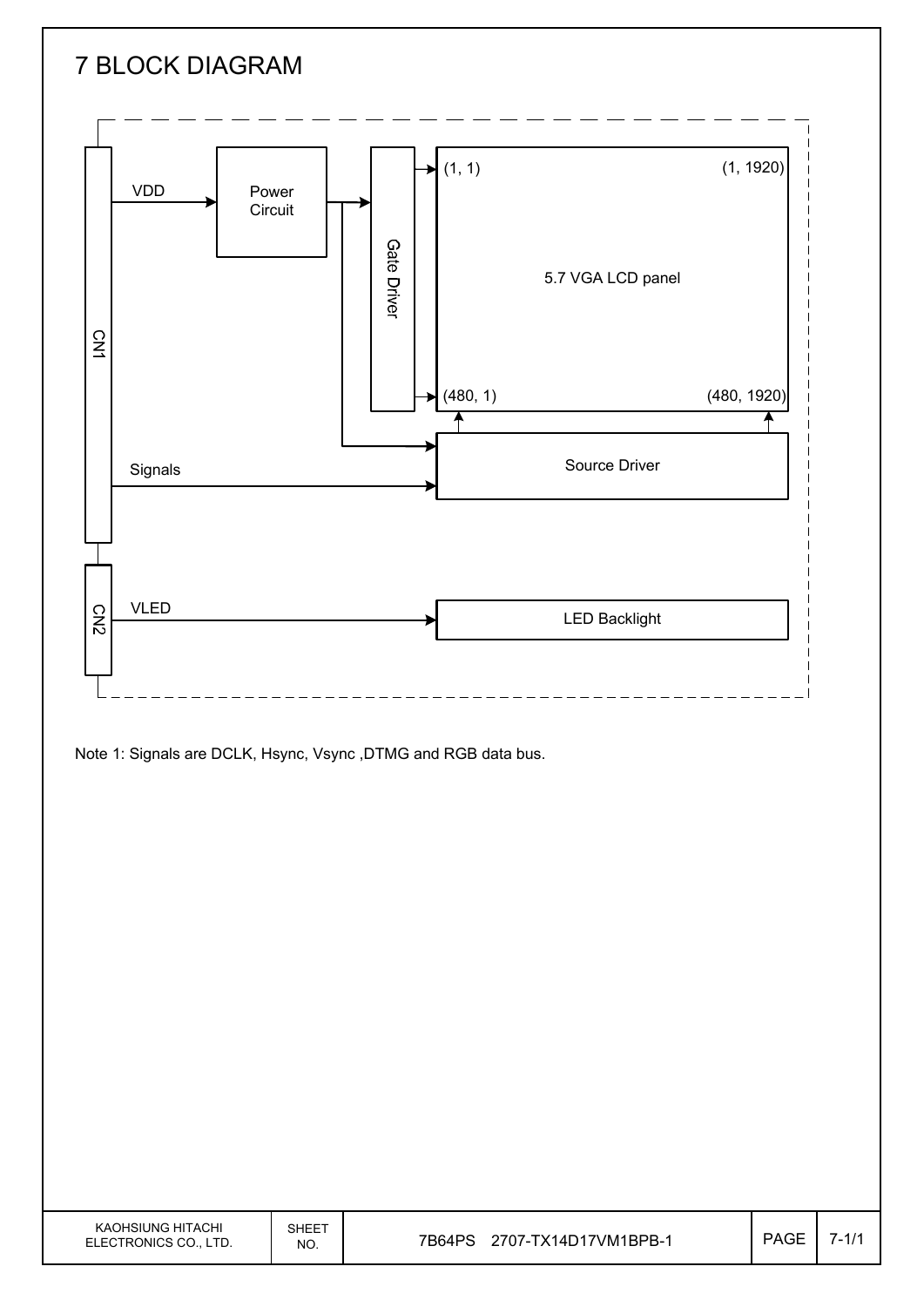# 8. RELIABILITY TESTS

| Test Item                      | Condition                                                                                                                                                                                 |                                                                          |  |  |  |
|--------------------------------|-------------------------------------------------------------------------------------------------------------------------------------------------------------------------------------------|--------------------------------------------------------------------------|--|--|--|
| <b>High Temperature</b>        | 1) Operating<br>2) 70 $^{\circ}$ C                                                                                                                                                        | 240 hrs                                                                  |  |  |  |
| Low Temperature                | 1) Operating<br>2) -20 $^{\circ}$ C                                                                                                                                                       | 240 hrs                                                                  |  |  |  |
| <b>High Temperature</b>        | 1) Storage<br>2) $80^{\circ}$ C                                                                                                                                                           | 240 hrs                                                                  |  |  |  |
| Low Temperature                | 1) Storage<br>$(2) -30^{\circ}C$                                                                                                                                                          | 240 hrs                                                                  |  |  |  |
| <b>Heat Cycle</b>              | 1) Operating<br>2) $-20$ °C $-70$ °C<br>3) 3hrs~1hr~3hrs                                                                                                                                  | 240 hrs                                                                  |  |  |  |
| <b>Thermal Shock</b>           | 240 hrs                                                                                                                                                                                   |                                                                          |  |  |  |
| High Temperature &<br>Humidity | 1) Operating<br>2) 40°C & 85%RH<br>3) Without condensation<br>4) Note 3                                                                                                                   | 240 hrs                                                                  |  |  |  |
| Vibration                      | 1) Non-Operating<br>2) 20~200 Hz<br>3) 2G<br>4) X, Y, and Z directions                                                                                                                    | 1 hr for each direction                                                  |  |  |  |
| <b>Mechanical Shock</b>        | 1) Non-Operating<br>2) 10 ms<br>3) 50G<br>4) $\pm X$ , $\pm Y$ and $\pm Z$ directions                                                                                                     |                                                                          |  |  |  |
| <b>ESD</b>                     | 1) Operating<br>2) Tip: 200 pF, 250 $\Omega$<br>3) Air discharge for glass: $\pm$ 8KV<br>4) Contact discharge for metal frame: ±8KV<br>5) Contact discharge for LCD interface: $\pm$ 100V | 1) Glass: 9 points<br>2) Metal frame: 8 points<br>3) Connector: all pins |  |  |  |

Note 1: Display functionalities are inspected under the conditions defined in the specification after the reliability tests.

Note 2: The display is not guaranteed for use in corrosive gas environments.

Note 3: Under the condition of high temperature & humidity, if the temperature is higher than 40 °C, the humidity needs to be reduced as Fig. 7.1 shown.

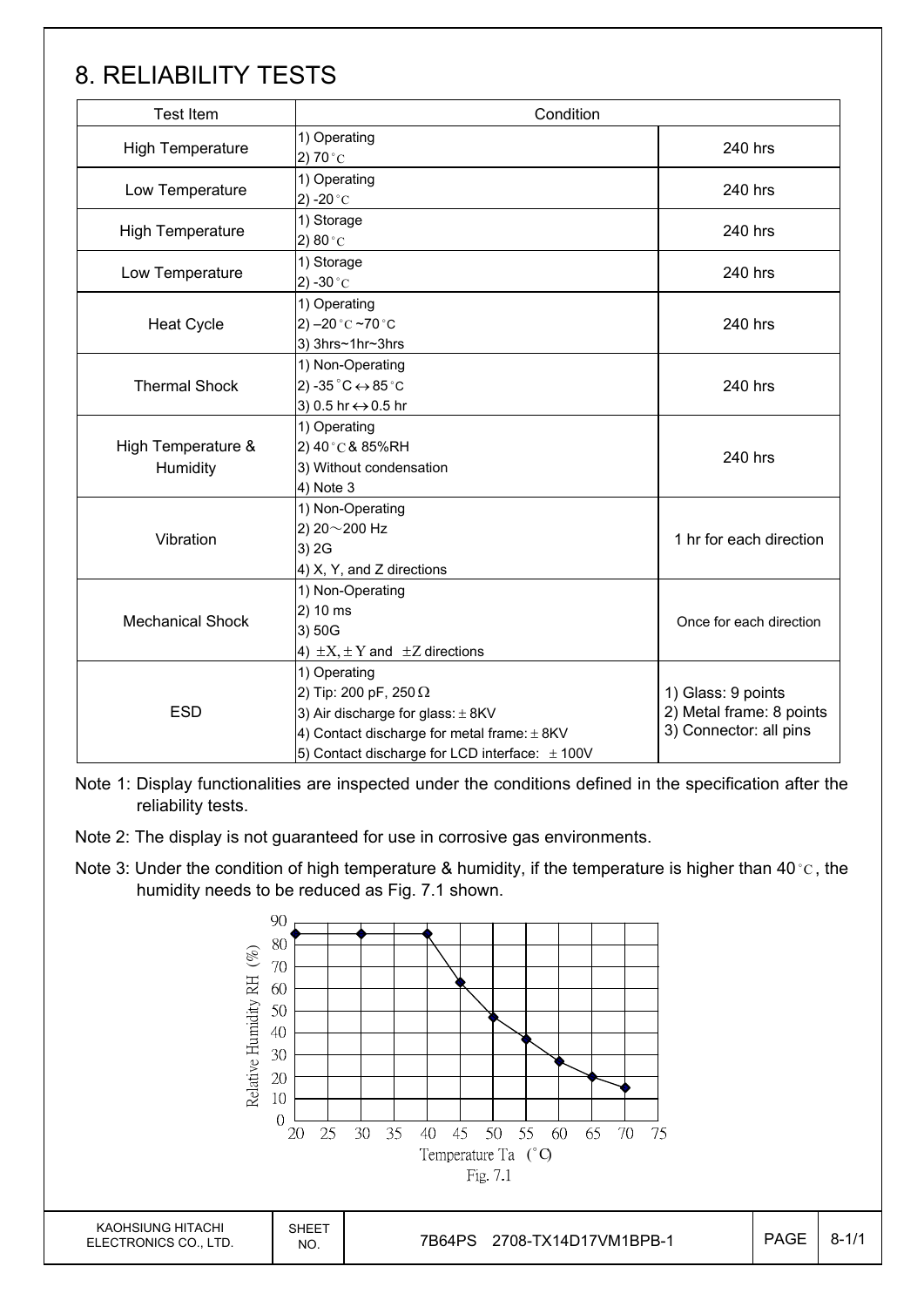# 9. LCD INTERFACE

### 9.1 INTERFACE PIN CONNECTIONS

The display interface connector is FA5B040HP1R3000 made by JAE (Thickness:  $0.3 \pm 0.05$ mm; Pitch:  $0.5 \pm 0.05$ mm) and more details of the connector are shown in the section of outline dimension.

Pin assignment of LCD interface is as below:

| Pin No.        | Signal         | Function                                    | Pin No. | Signal         | Function                             |  |  |  |  |
|----------------|----------------|---------------------------------------------|---------|----------------|--------------------------------------|--|--|--|--|
|                | <b>VDD</b>     |                                             | 21      | G4             |                                      |  |  |  |  |
| $\overline{2}$ | <b>VDD</b>     | Power Supply for Logic                      | 22      | G <sub>3</sub> | Green Data                           |  |  |  |  |
| 3              | U/D            | Vertical Display mode Control<br>(Note 1)   | 23      | <b>VSS</b>     | <b>GND</b>                           |  |  |  |  |
| 4              | L/R            | Horizontal Display mode Control<br>(Note 1) | 24      | G <sub>2</sub> |                                      |  |  |  |  |
| 5              | Vsync          | <b>Vertical Sync Pulse</b>                  | 25      | G <sub>1</sub> | Green Data                           |  |  |  |  |
| 6              | <b>DTMG</b>    | Timing Signal for Data                      | 26      | G <sub>0</sub> |                                      |  |  |  |  |
| 7              | <b>VSS</b>     | <b>GND</b>                                  | 27      | <b>VSS</b>     | <b>GND</b>                           |  |  |  |  |
| 8              | <b>DCLK</b>    | Dot Clock                                   | 28      | R <sub>5</sub> |                                      |  |  |  |  |
| 9              | <b>VSS</b>     | <b>GND</b>                                  | 29      | R <sub>4</sub> | <b>Red Data</b>                      |  |  |  |  |
| 10             | Hsync          | Horizontal Sync Pulse                       | 30      | R <sub>3</sub> |                                      |  |  |  |  |
| 11             | <b>VSS</b>     | <b>GND</b>                                  | 31      | <b>VSS</b>     | <b>GND</b>                           |  |  |  |  |
| 12             | B <sub>5</sub> |                                             | 32      | R <sub>2</sub> |                                      |  |  |  |  |
| 13             | <b>B4</b>      | <b>Blue Data</b>                            | 33      | R <sub>1</sub> | <b>Red Data</b>                      |  |  |  |  |
| 14             | B <sub>3</sub> |                                             | 34      | R <sub>0</sub> |                                      |  |  |  |  |
| 15             | <b>VSS</b>     | <b>GND</b>                                  | 35      | <b>MODE</b>    | Mode selection<br>(Note 2)           |  |  |  |  |
| 16             | B <sub>2</sub> |                                             | 36      | <b>VSS</b>     | <b>GND</b>                           |  |  |  |  |
| 17             | <b>B1</b>      | <b>Blue Data</b>                            | 37      | <b>XT</b>      | Analog Signal Form Digitizer Top.    |  |  |  |  |
| 18             | B0             |                                             | 38      | YL             | Analog Signal Form Digitizer Left.   |  |  |  |  |
| 19             | <b>VSS</b>     | <b>GND</b>                                  | 39      | XB             | Analog Signal Form Digitizer Bottom. |  |  |  |  |
| 20             | G5             | Green Data                                  | 40      | YR.            | Analog Signal Form Digitizer Right.  |  |  |  |  |

Note 1: Scan direction is available to be switched as below by setting U/D and L/R pins.





#### Note 2 : Mode selection

H : DTMG only, no need Hsync and Vsync.

L : Hsync and Vsync only, no need DTMG.

The backlight interface connector is BHR-03VS-1 made by JST, and pin assignment of backlight is as below:

| Pin No. | Signal                                     | Level                    | Function                    |             |           |  |  |
|---------|--------------------------------------------|--------------------------|-----------------------------|-------------|-----------|--|--|
|         | $V_{LED}$ +                                | $\overline{\phantom{a}}$ | Power Supply for LED        |             |           |  |  |
| 2       | <b>NC</b>                                  | $\overline{\phantom{a}}$ | No connection               |             |           |  |  |
| 3       | $V_{LED}$ -                                | $\overline{\phantom{a}}$ | <b>GND</b>                  |             |           |  |  |
|         | KAOHSIUNG HITACHI<br>ELECTRONICS CO., LTD. | <b>SHEET</b><br>NO.      | 7B64PS 2709-TX14D17VM1BPB-1 | <b>PAGE</b> | $9 - 1/4$ |  |  |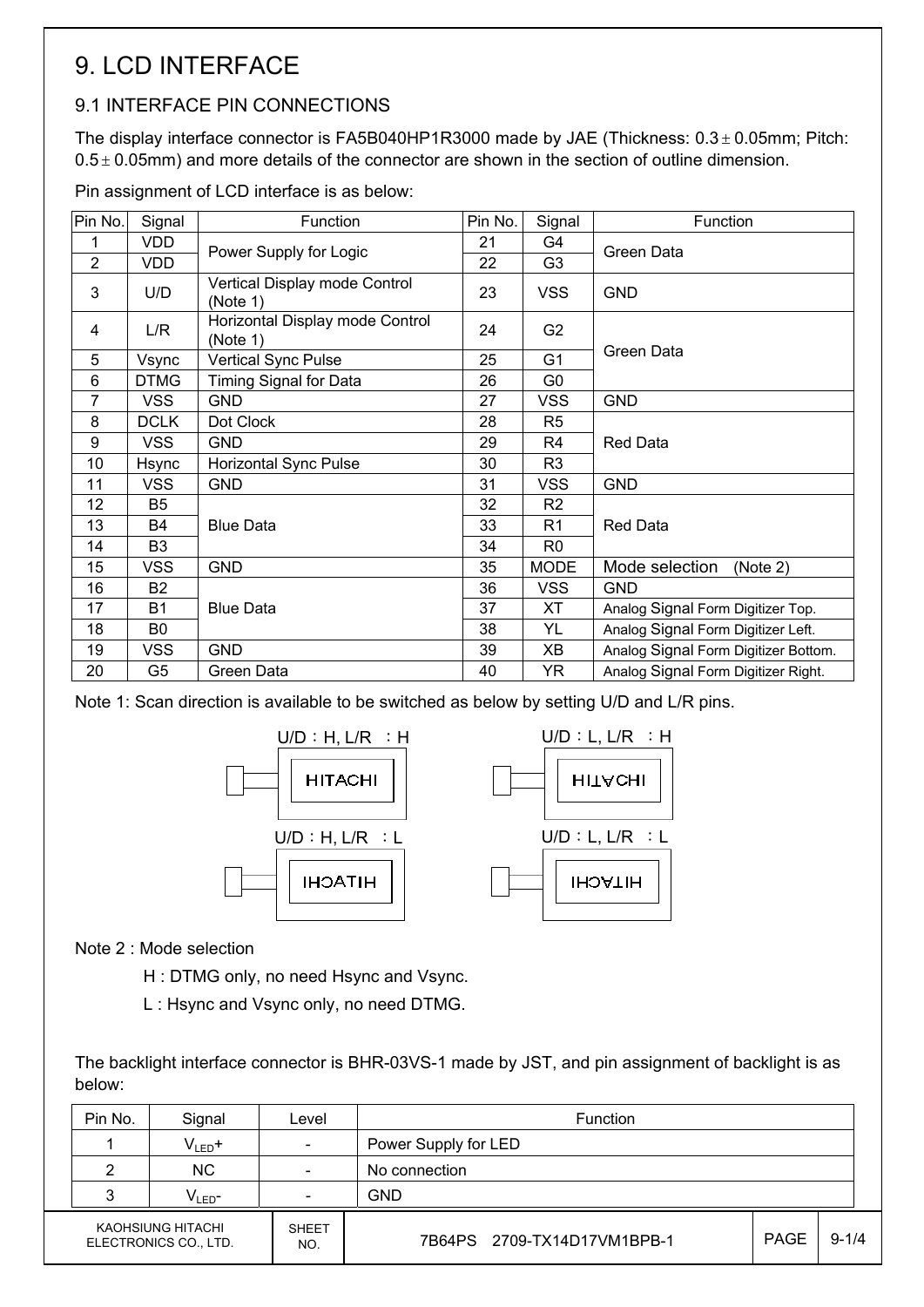#### 9.2 TIMING CHART

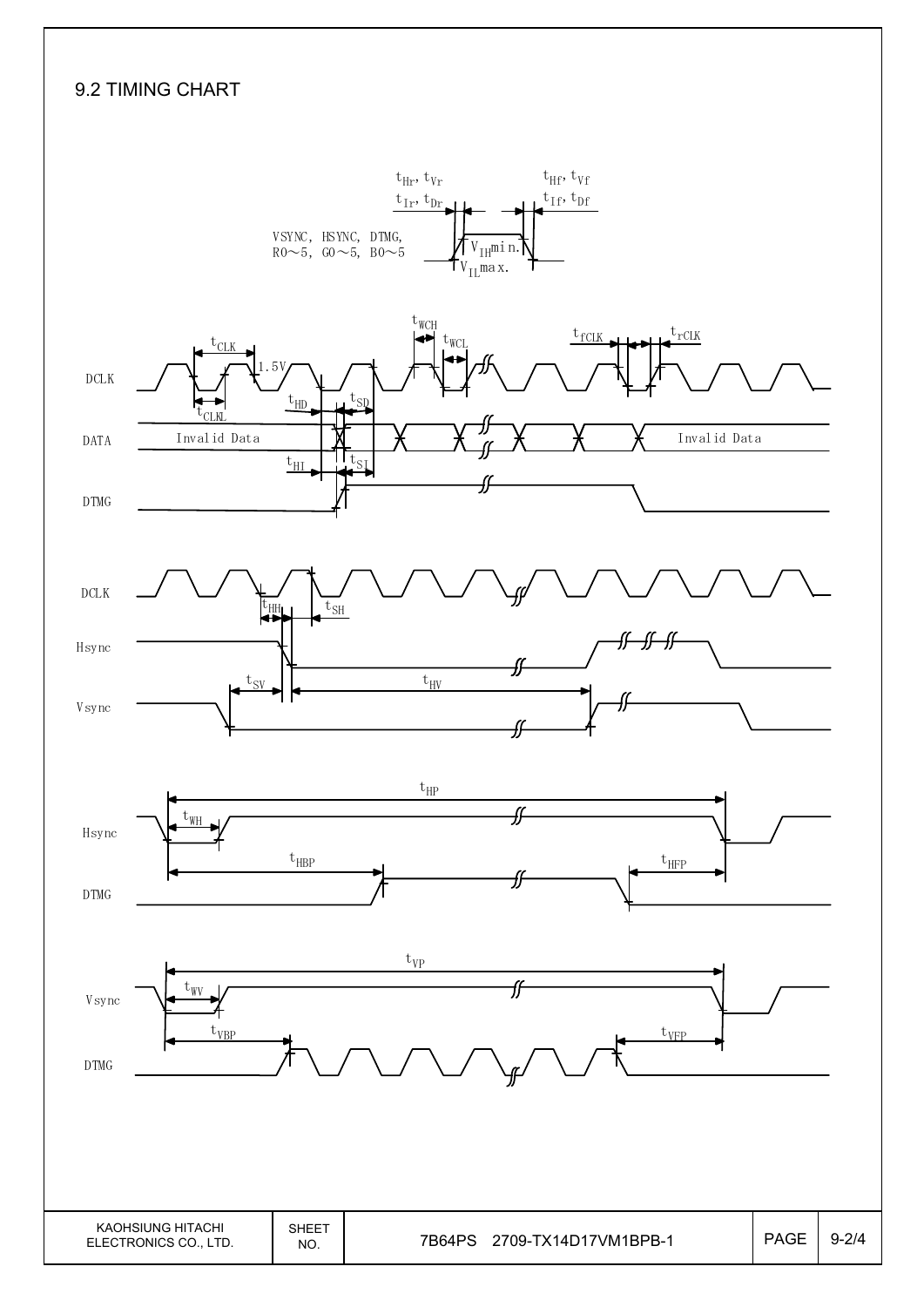|             | Item                   | Symbol                      | Min.           | Typ.                     | Max.                     | Unit           |  |  |  |
|-------------|------------------------|-----------------------------|----------------|--------------------------|--------------------------|----------------|--|--|--|
|             | Cycle time             | $t_{CLK}$                   | 34.48          | 39.71                    |                          |                |  |  |  |
| <b>DCLK</b> | Low level Width        | $t_{\text{WCL}}$            | 17.24          | $\blacksquare$           |                          | ns             |  |  |  |
|             | High level Width       | $t_{\text{WCH}}$            | 17.24          | $\blacksquare$           |                          |                |  |  |  |
|             | Duty                   | D                           | 0.45           | 0.5                      | 0.55                     | $\blacksquare$ |  |  |  |
|             | Set up time            | $t_{\scriptstyle\text{SH}}$ | 12             | $\blacksquare$           |                          |                |  |  |  |
|             | Hold time              | $t_{HH}$                    | 12             | $\overline{\phantom{0}}$ | $\blacksquare$           | ns             |  |  |  |
| Hsync       | Cycle                  | $t_{HP}$                    | 792            | 800                      | 1039                     |                |  |  |  |
|             | Valid width            | $t_{WH}$                    | 6              | 96                       | 138                      | tclk           |  |  |  |
|             | Horizontal back porch  | $t_{\sf HBP}$               | 144            | 144                      | 144                      |                |  |  |  |
|             | Set up                 | $t_{\rm SV}$                | 12             | $\blacksquare$           | $\overline{\phantom{0}}$ |                |  |  |  |
|             | Hold                   | $t_{\text{HV}}$             | 12             | ä,                       |                          | tclk           |  |  |  |
| Vsync       | Cycle                  | $t_{VP}$                    | 496            | 525                      | 747                      |                |  |  |  |
|             | Valid width            | $t_{\rm WV}$                | $\overline{2}$ | $\overline{2}$           | 10                       | tHP            |  |  |  |
|             | Vertical back porch    | $t_{\rm VBP}$               | 12             | 12                       | 12                       |                |  |  |  |
|             | Set up time            | $t_{SI}$                    | 12             | $\blacksquare$           | ÷,                       |                |  |  |  |
|             | Hold time              | $t_{HD}$                    | 12             | $\blacksquare$           |                          | ns             |  |  |  |
|             | Horizontal back porch  | $t_{\sf HBP}$               | 115            | 160                      | 255                      |                |  |  |  |
| <b>DTMG</b> | Horizontal front porch | $t_{\text{HFP}}$            | 0              | $\mathbf 0$              | $\mathbf 0$              | tclk           |  |  |  |
|             | Cycle time             | $t_{HP}$                    | 755            | 800                      | 895                      |                |  |  |  |
|             | Vertical back porch    | $t_{\rm VBP}$               | 6              | (7)                      |                          |                |  |  |  |
|             | Vertical front porch   | $t_{\rm VFP}$               | $\overline{0}$ | $\mathbf 0$              | $\mathbf 0$              | tHP            |  |  |  |
|             | Cycle time             | $t_{VP}$                    | 486            | 525                      | 735                      |                |  |  |  |
|             | Set up time            | $t_{SD}$                    | 12             | $\blacksquare$           |                          |                |  |  |  |
| Data        | Hold time              | $t_{HD}$                    | 12             | $\blacksquare$           | $\blacksquare$           | ns             |  |  |  |
|             | Cycle time             | $t_{CLK}$                   | 34.48          | 39.71                    | $\overline{\phantom{a}}$ | ns             |  |  |  |

### 9.3 INTERFACE TIMING SPECIFICATIONS

Note 1: Vsync needs to be set as odd numbers.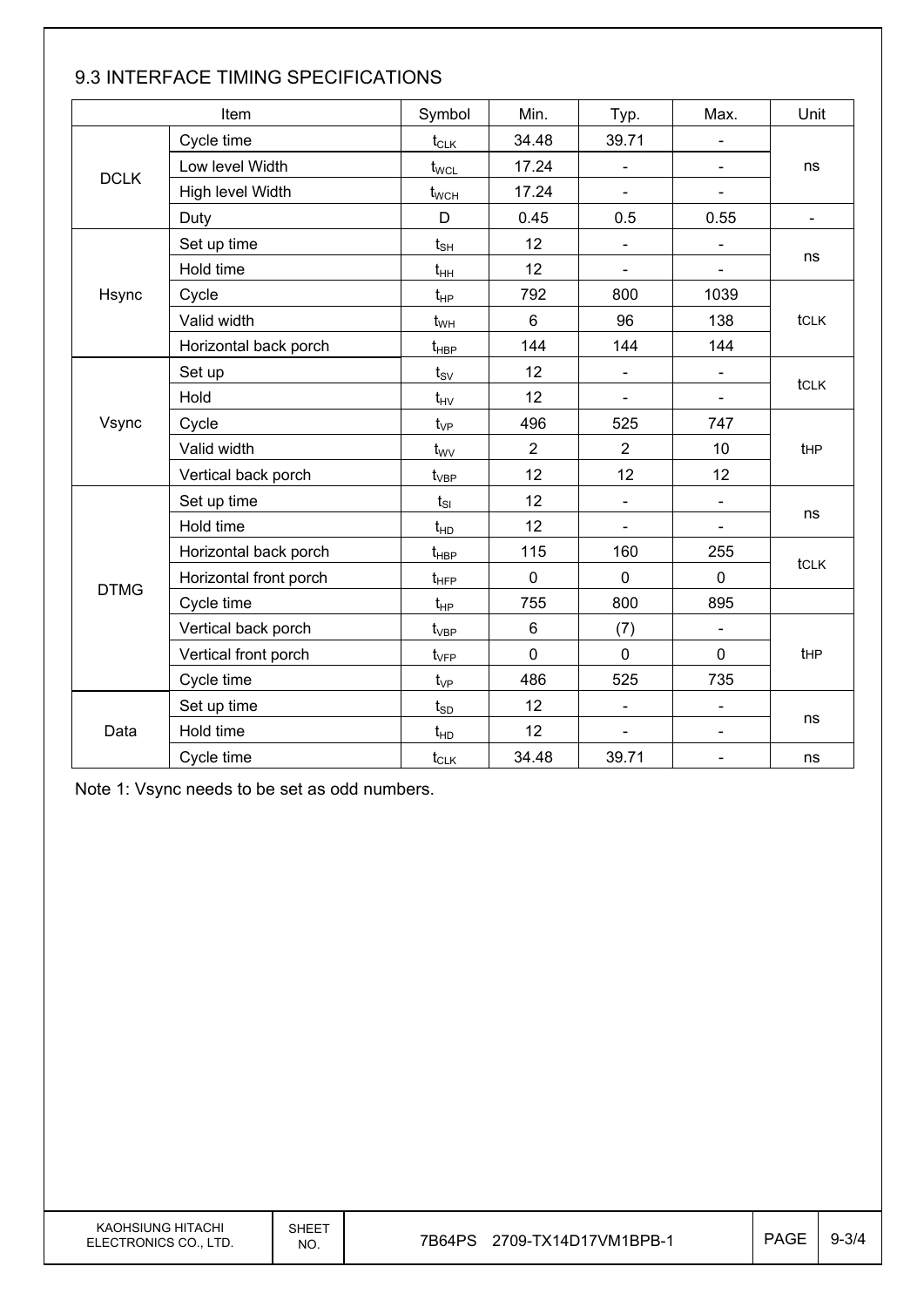#### 9.4 POWER SEQUENCE



Fig. 9.1

- Note 1: In order to avoid any damages, the correct power On sequence must be followed and VDD have to be applied before all other signals (DTMG, DCLK, RGB data). The opposite is true for power Off where VDD have to be remained on until all other signals have been switch off. The recommended time period is 1 second.
- Note 2: In order to avoid showing uncompleted patterns in transient state. It is recommended that switching the backlight on is delayed for 1 second after the signals have been applied. The opposite is true for power Off where the backlight have to be switched off 1 second before the signals are removed.

|              | COLOR &                                           |                      | Data Signal          |                      |                      |                      |                |                      |                      |                |                |                      |                      |                |                |                |                      |                      |                      |
|--------------|---------------------------------------------------|----------------------|----------------------|----------------------|----------------------|----------------------|----------------|----------------------|----------------------|----------------|----------------|----------------------|----------------------|----------------|----------------|----------------|----------------------|----------------------|----------------------|
|              | <b>Gray Scale</b>                                 | R5                   | R <sub>4</sub>       | R <sub>3</sub>       | R <sub>2</sub>       | R <sub>1</sub>       | R <sub>0</sub> | G <sub>5</sub>       | G4                   | G <sub>3</sub> | G <sub>2</sub> | G <sub>1</sub>       | G <sub>0</sub>       | <b>B5</b>      | <b>B4</b>      | B <sub>3</sub> | <b>B2</b>            | B <sub>1</sub>       | B <sub>0</sub>       |
|              | <b>Black</b>                                      | $\mathbf 0$          | 0                    | $\mathbf 0$          | $\mathbf 0$          | 0                    | $\mathbf 0$    | $\mathbf 0$          | $\mathbf 0$          | $\mathbf 0$    | 0              | $\mathbf 0$          | $\mathbf 0$          | $\mathbf 0$    | $\mathbf 0$    | $\mathbf 0$    | $\mathbf 0$          | $\mathbf 0$          | 0                    |
|              | Red(0)                                            | 1                    | $\mathbf 1$          | 1                    | $\mathbf{1}$         | 1                    | $\mathbf 1$    | $\mathbf 0$          | $\mathbf 0$          | $\mathbf 0$    | 0              | $\mathbf 0$          | $\pmb{0}$            | $\mathbf 0$    | 0              | $\mathbf 0$    | $\mathbf 0$          | $\mathbf 0$          | $\mathbf 0$          |
|              | Green (0)                                         | 0                    | 0                    | $\mathbf 0$          | $\mathbf 0$          | 0                    | $\mathbf 0$    | 1                    | $\mathbf{1}$         | 1              | $\mathbf{1}$   | $\mathbf{1}$         | $\mathbf{1}$         | $\mathbf 0$    | $\mathbf 0$    | $\mathbf 0$    | $\mathbf 0$          | $\mathbf 0$          | $\mathbf 0$          |
| <b>Basic</b> | Blue $(0)$                                        | 0                    | $\mathbf 0$          | $\mathbf 0$          | $\mathbf 0$          | $\mathbf 0$          | $\mathbf 0$    | $\mathbf 0$          | $\mathbf 0$          | $\mathbf 0$    | 0              | $\mathbf 0$          | $\mathbf 0$          | $\mathbf 1$    | $\mathbf{1}$   | 1              | $\mathbf 1$          | $\mathbf{1}$         | $\mathbf 1$          |
| Color        | Cyan                                              | 0                    | $\mathbf 0$          | $\mathbf 0$          | $\mathbf 0$          | 0                    | $\mathbf 0$    | 1                    | $\mathbf{1}$         | 1              | $\mathbf{1}$   | 1                    | 1                    | $\mathbf 1$    | 1              | 1              | 1                    | 1                    | $\mathbf 1$          |
|              | Magenta                                           | 1                    | $\mathbf 1$          | 1                    | $\mathbf{1}$         | 1                    | $\mathbf 1$    | 0                    | $\mathbf 0$          | 0              | 0              | $\mathbf 0$          | $\mathbf 0$          | $\overline{1}$ | $\mathbf{1}$   | 1              | 1                    | 1                    | $\mathbf 1$          |
|              | Yellow                                            | 1                    | 1                    | 1                    | $\mathbf{1}$         | 1                    | 1              | 1                    | $\mathbf{1}$         | 1              | 1              | 1                    | $\mathbf{1}$         | $\mathbf 0$    | 0              | $\mathbf 0$    | $\mathbf 0$          | $\mathbf 0$          | 0                    |
|              | White                                             | 1                    | 1                    | 1                    | $\mathbf{1}$         | 1                    | 1              | 1                    | 1                    | 1              | $\mathbf{1}$   | 1                    | 1                    | 1              | $\mathbf{1}$   | 1              | 1                    | $\mathbf{1}$         | 1                    |
|              | <b>Black</b>                                      | $\mathbf 0$          | 0                    | $\mathbf 0$          | $\mathbf 0$          | 0                    | $\mathbf 0$    | $\mathbf 0$          | $\mathbf 0$          | $\mathbf 0$    | 0              | $\mathbf 0$          | $\mathbf 0$          | $\mathbf 0$    | 0              | $\mathbf 0$    | $\mathbf 0$          | $\mathbf 0$          | $\mathbf 0$          |
|              | Red (62)                                          | $\overline{0}$       | $\mathbf 0$          | $\mathbf 0$          | $\overline{0}$       | $\mathbf 0$          | $\mathbf{1}$   | $\mathbf 0$          | $\mathbf 0$          | $\mathbf 0$    | 0              | $\mathbf 0$          | $\mathbf 0$          | $\overline{0}$ | 0              | $\mathbf 0$    | $\overline{0}$       | $\mathbf 0$          | $\mathbf 0$          |
|              | Red (61)                                          | $\overline{0}$       | $\overline{0}$       | $\mathbf 0$          | $\overline{0}$       | $\mathbf{1}$         | $\mathbf 0$    | $\overline{0}$       | $\mathbf 0$          | $\overline{0}$ | $\overline{0}$ | $\overline{0}$       | 0                    | $\overline{0}$ | 0              | $\overline{0}$ | $\overline{0}$       | $\overline{0}$       | $\overline{0}$       |
| Red          |                                                   | Ì.                   | $\ddot{\cdot}$       | $\ddot{\phantom{a}}$ | $\ddot{\cdot}$       | $\ddot{\cdot}$       |                | $\ddot{\cdot}$       | $\ddot{\cdot}$       | ċ              | $\ddot{\cdot}$ |                      | Ì.                   | ł,             | $\ddot{\cdot}$ | $\ddot{\cdot}$ |                      | $\ddot{\cdot}$       | $\ddot{\phantom{a}}$ |
|              |                                                   | Ì.                   | $\ddot{\cdot}$       | ċ                    | $\ddot{\phantom{a}}$ | $\ddot{\cdot}$       | $\ddot{\cdot}$ | Ì.                   | $\ddot{\cdot}$       | t              | ċ              | $\ddot{\phantom{a}}$ | Ì.                   | Ì.             | $\ddot{\cdot}$ | $\ddot{\cdot}$ | ċ                    | $\ddot{\phantom{a}}$ | Ì.                   |
|              | Red (1)                                           | $\mathbf{1}$         | 1                    | 1                    | $\mathbf{1}$         | 1                    | $\mathbf 0$    | $\mathbf 0$          | $\mathbf 0$          | $\mathbf 0$    | 0              | $\mathbf 0$          | $\mathbf 0$          | $\mathbf 0$    | $\mathbf 0$    | $\mathbf 0$    | $\mathbf 0$          | $\mathbf 0$          | $\mathbf 0$          |
|              | Red(0)                                            | 1                    | 1                    | 1                    | $\mathbf{1}$         | $\mathbf{1}$         | $\mathbf{1}$   | $\mathbf 0$          | $\mathbf 0$          | $\mathbf 0$    | 0              | $\mathbf 0$          | $\mathbf 0$          | $\mathbf 0$    | $\mathbf 0$    | $\mathbf 0$    | $\mathbf 0$          | $\mathbf 0$          | $\mathbf 0$          |
|              | <b>Black</b>                                      | $\mathbf 0$          | $\mathbf 0$          | $\mathbf 0$          | $\mathbf 0$          | $\mathbf 0$          | $\mathbf 0$    | $\mathbf 0$          | $\mathbf 0$          | $\mathbf 0$    | 0              | $\mathbf 0$          | $\mathbf 0$          | $\mathbf 0$    | $\mathbf 0$    | $\mathbf 0$    | $\mathbf 0$          | $\mathbf 0$          | $\overline{0}$       |
|              | Green (62)                                        | $\mathbf 0$          | $\mathbf 0$          | $\mathbf 0$          | $\mathbf 0$          | $\mathbf 0$          | $\mathbf 0$    | $\mathbf 0$          | $\mathbf 0$          | $\mathbf 0$    | 0              | $\overline{0}$       | $\mathbf{1}$         | $\mathbf 0$    | 0              | $\mathbf 0$    | $\mathbf 0$          | $\mathbf 0$          | $\overline{0}$       |
|              | Green (61)                                        | 0                    | $\mathbf 0$          | $\mathbf 0$          | $\mathbf 0$          | 0                    | $\mathbf 0$    | 0                    | 0                    | 0              | 0              | 1                    | $\mathbf 0$          | $\mathbf 0$    | 0              | $\mathbf 0$    | $\overline{0}$       | $\overline{0}$       | $\mathbf 0$          |
| Green        | ÷                                                 | $\cdot$              | $\ddot{\cdot}$       | $\blacksquare$       | $\cdot$              | $\cdot$              |                | $\cdot$              | $\cdot$              | $\blacksquare$ | $\cdot$        |                      | $\blacksquare$       | $\blacksquare$ | $\ddot{\cdot}$ | $\cdot$        |                      | $\cdot$              | $\cdot$              |
|              | $\ddot{\phantom{a}}$                              | $\blacksquare$       | $\blacksquare$       | $\blacksquare$       | $\cdot$              | $\blacksquare$       | $\cdot$        | $\cdot$              | $\cdot$              | $\blacksquare$ | $\cdot$        | $\cdot$              | $\blacksquare$       | $\blacksquare$ | $\blacksquare$ | $\cdot$        | $\ddot{\phantom{a}}$ | $\cdot$              | $\cdot$              |
|              | Green (1)                                         | 0                    | $\mathbf 0$          | $\mathbf 0$          | $\mathbf 0$          | 0                    | $\mathbf 0$    | 1                    | $\mathbf 1$          | 1              | 1              | 1                    | $\mathbf 0$          | $\mathbf 0$    | 0              | $\mathbf 0$    | $\mathbf 0$          | 0                    | $\mathbf 0$          |
|              | Green (0)                                         | 0                    | $\mathbf 0$          | $\mathbf 0$          | $\mathbf 0$          | 0                    | $\mathbf 0$    | 1                    | $\mathbf{1}$         | 1              | 1              | 1                    | 1                    | $\mathbf 0$    | $\mathbf 0$    | $\mathbf 0$    | $\mathbf 0$          | 0                    | 0                    |
|              | <b>Black</b>                                      | 0                    | $\mathbf 0$          | $\mathbf 0$          | $\mathbf 0$          | 0                    | $\mathbf 0$    | $\mathbf 0$          | $\mathbf 0$          | $\mathbf 0$    | 0              | 0                    | $\mathbf 0$          | $\mathbf 0$    | $\mathbf 0$    | $\mathbf 0$    | $\mathbf 0$          | 0                    | 0                    |
|              | <b>Blue (62)</b>                                  | 0                    | $\mathbf 0$          | $\mathbf 0$          | $\mathbf 0$          | 0                    | $\mathbf 0$    | 0                    | $\mathbf 0$          | $\mathbf 0$    | $\mathbf 0$    | 0                    | $\mathbf 0$          | 0              | 0              | $\mathbf 0$    | $\mathbf 0$          | 0                    | $\mathbf 1$          |
|              | <b>Blue (61)</b>                                  | 0                    | 0                    | $\mathbf 0$          | $\mathbf 0$          | 0                    | $\mathbf 0$    | 0                    | 0                    | $\mathbf 0$    | 0              | 0                    | $\mathbf 0$          | $\mathbf 0$    | 0              | $\mathbf 0$    | $\mathbf 0$          | $\mathbf{1}$         | 0                    |
| <b>Blue</b>  |                                                   | $\ddot{\phantom{a}}$ | $\ddot{\cdot}$       | ċ                    | $\ddot{\cdot}$       | $\ddot{\phantom{a}}$ | $\cdot$        | $\ddot{\phantom{a}}$ | $\ddot{\phantom{a}}$ | ċ              | $\ddot{\cdot}$ | $\ddot{\cdot}$       | Ì.                   | $\ddot{\cdot}$ | $\ddot{\cdot}$ | $\ddot{\cdot}$ | ċ                    | $\ddot{\cdot}$       | Ì.                   |
|              |                                                   | $\ddot{\cdot}$       | $\ddot{\phantom{a}}$ | ÷,                   | $\ddot{\cdot}$       | Ì.                   | $\ddot{\cdot}$ | ÷,                   | $\ddot{\cdot}$       | ÷,             | $\ddot{\cdot}$ | $\ddot{\cdot}$       | Ì.                   | ł,             | $\ddot{\cdot}$ | $\ddot{\cdot}$ | ċ                    | $\ddot{\cdot}$       | $\ddot{\cdot}$       |
|              | Blue $(1)$                                        | 0                    | $\pmb{0}$            | $\mathbf 0$          | 0                    | $\pmb{0}$            | $\mathbf 0$    | 0                    | $\pmb{0}$            | $\mathbf 0$    | 0              | $\mathbf 0$          | 0                    | 1              | 1              | 1              | 1                    | 1                    | 0                    |
|              | Blue $(0)$                                        | $\mathbf 0$          | 0                    | $\mathbf 0$          | 0                    | 0                    | 0              | $\mathbf 0$          | 0                    | 0              | 0              | 0                    | 0                    | 1              | $\mathbf{1}$   | 1              | 1                    | 1                    | $\mathbf{1}$         |
|              |                                                   |                      |                      |                      |                      |                      |                |                      |                      |                |                |                      |                      |                |                |                |                      |                      |                      |
|              | <b>KAOHSIUNG HITACHI</b><br>ELECTRONICS CO., LTD. |                      |                      | <b>SHEET</b><br>NO.  |                      |                      |                | 7B64PS               |                      |                |                |                      | 2709-TX14D17VM1BPB-1 |                |                |                |                      | <b>PAGE</b>          | $9 - 4/4$            |

#### 9.5 DATA INPUT for DISPLAY COLOR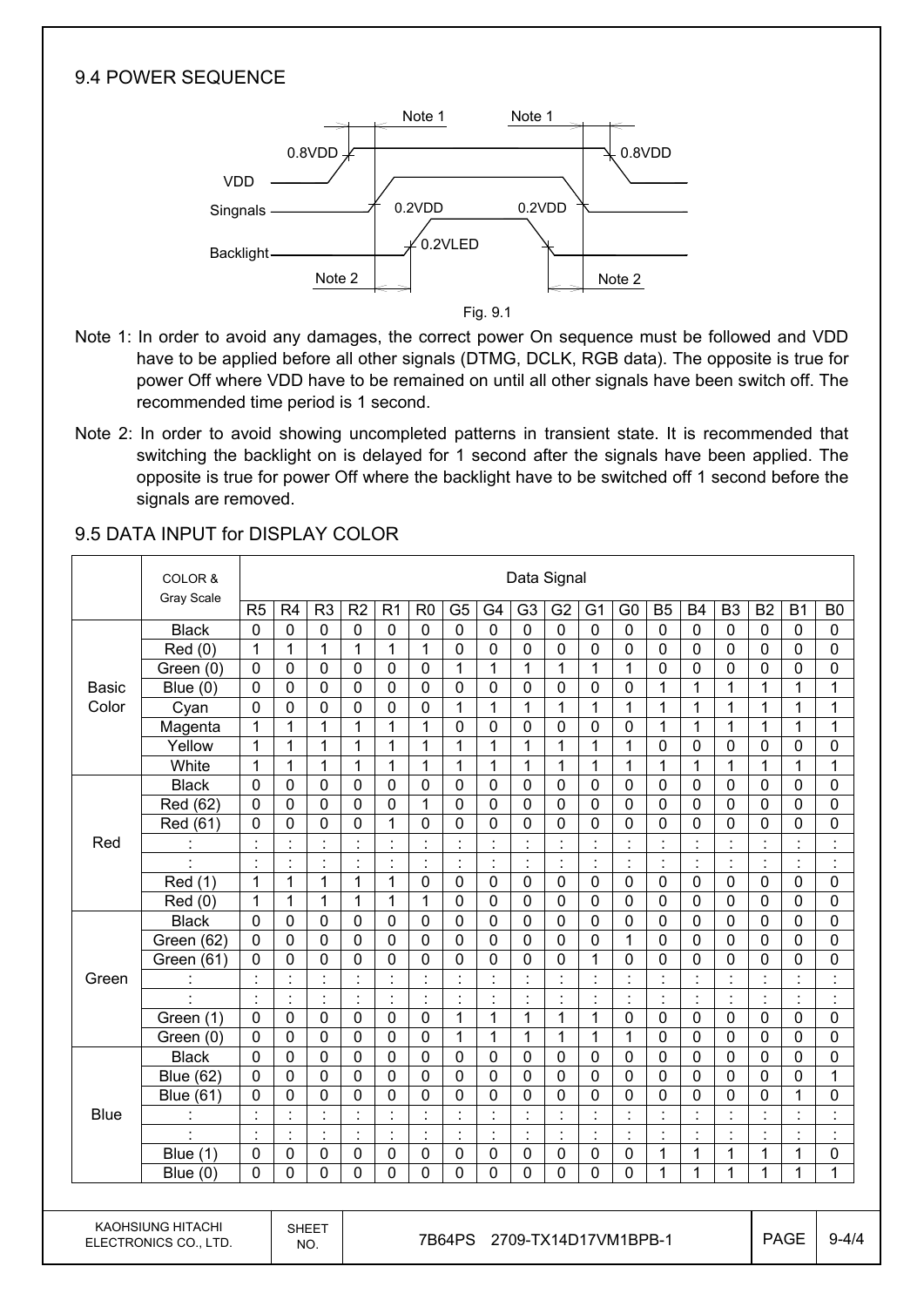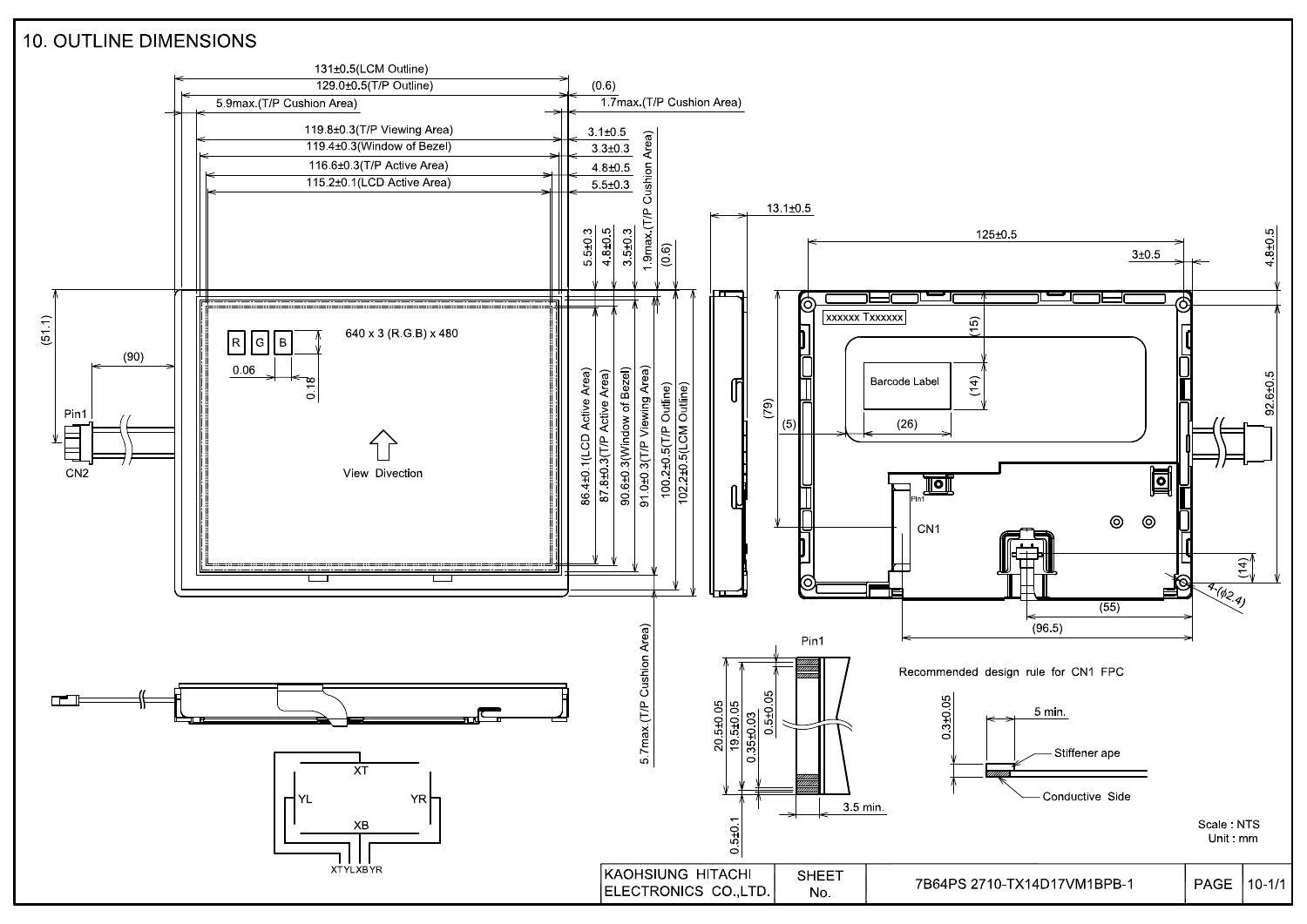# 11. TOUCH PANEL

The type of touch panel used on this display is resistive, analog, 4-wire and film on glass, and more characteristics are shown as below:

#### 11.1 OPERATING CONDITIONS

| Item              | <u>ecation</u><br>∍ner | ≅marks |
|-------------------|------------------------|--------|
| Operating Voltage | 5\/F<br>max.<br>_____  | -      |

#### 11.2 ELECTRICAL CHARACTERISTICS

| <b>Item</b>                  |       | Specification    | Remarks   |  |
|------------------------------|-------|------------------|-----------|--|
| Resistance<br>XT-XB          |       | 230~650 $\Omega$ |           |  |
| <b>Between Terminal</b>      | YR-YL | 210~880 $\Omega$ |           |  |
| <b>Insulation Resistance</b> | X-Y   | $20M\Omega$ min. | At 25V DC |  |
|                              |       | $±1.5\%$ max.    | Note 1    |  |
| Linearity                    |       | $±1.5\%$ max.    |           |  |
| Chattering                   |       | 10ms max.        | -         |  |

Note 1: The test conditions and equipments of linearity are as below:

- Material of pen: poly-acetal resin
- End shape: R 0.8 mm
- Test force: 150 gf
- Pitch: 10 mm
- Test area is shown in Fig. 11.1



As shown in Fig. 11.2, applying voltage meter to measure Va, Vb and Vxm, where Va is the maximum voltage in the active area; Vb is the minimum voltage in the active area; Vxm is the measured voltage of point x selected by random. Afterwards, the linearity can be calculated by following equation:

Linearity = 
$$
\frac{|Vxi - Vxm|}{Va - Vb} \times 100\%
$$
,

where Vxi is the idea voltage of point x.

The method to measure the linearity of Y-axis is the same as above.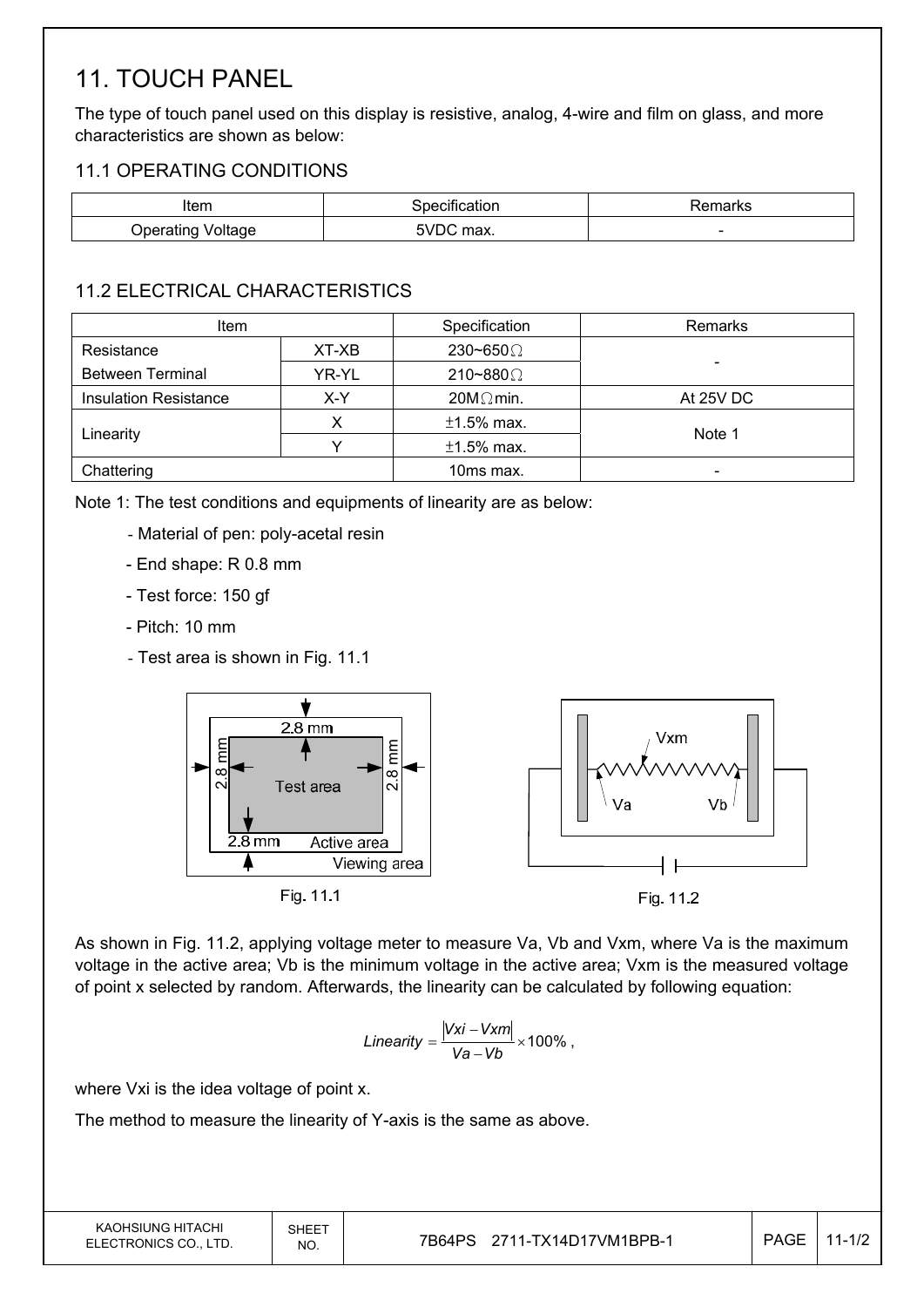### 11.3 MECHANICAL CHARACTERISTICS

| ltem               | Specification | Remarks              |
|--------------------|---------------|----------------------|
| Pen Input Pressure | $1.2N$ max.   | R0.8, Polyacetal Pen |
| Finger             | $1.2N$ max.   | R8.0, Silicon Rubber |
| Surface Hardness   | 2H min.       | <b>JIS K 5400</b>    |

#### 11.4 OPTICAL CHARACTERISTICS

| Item           | $\sim$<br>----- | maxmax<br>70111 di NS    |
|----------------|-----------------|--------------------------|
| ror<br>udilut. | 80%<br>min.     | $\overline{\phantom{a}}$ |

#### 11.5 SAFETY AND ATTENTIONS

1) Do not put heavy shock or stress on the touch panel.

- 2) Please use soft cloth or absorbent cotton with ethanol to clean the touch panel by gently wiping. Moreover, please wipe it by horizontal or vertical direction instead of circling to prevent leaving scars on the touch panel's surface.
- 3) Do not use any harmful chemicals such as acetone, toluene, and isopropyl alcohol to clean the display's surface.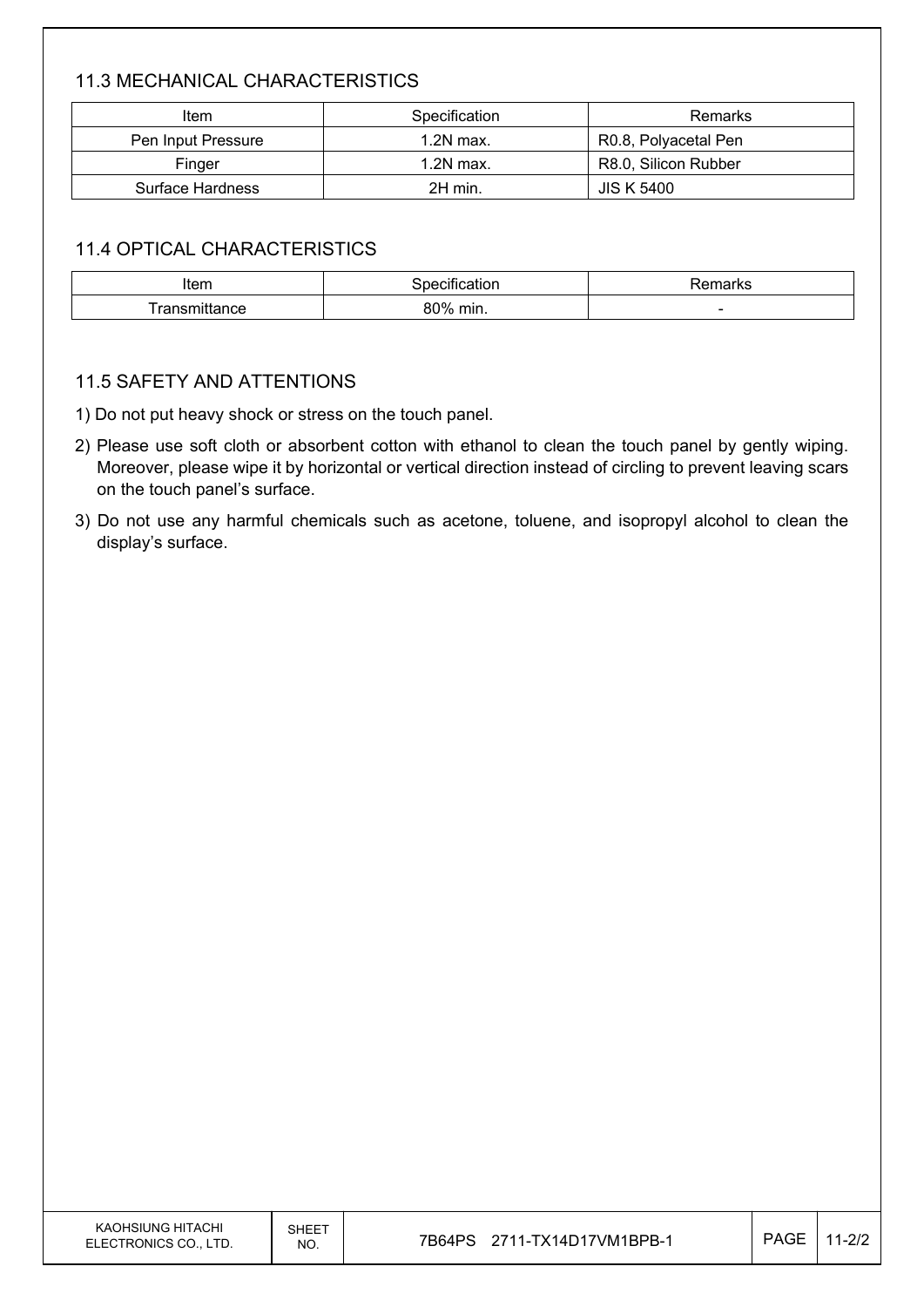## 12. APPEARANCE STANDARD

The appearance inspection is performed in a dark room around 2000 lx based on the conditions as below:

- The distance between inspector's eyes and display is 30 cm.
- The viewing zone is defined with angle  $\theta$  shown in Fig. 12.1 The inspection should be performed within 45 $\degree$  when display is shut down. The inspection should be performed within 5 $\degree$  when display is power on.



Fig 12.1

#### 12.1 THE DEFINITION OF LCD ZONE

LCD panel is divided into 3 areas as shown in Fig.12.2 for appearance specification in next section. A zone is the LCD active area (dot area); B zone is the area, which extended 1 mm out from LCD active area; C zone is the area between B zone and metal frame.

In terms of housing design, B zone is the recommended window area customers' housing should be located in.



Fig 12.2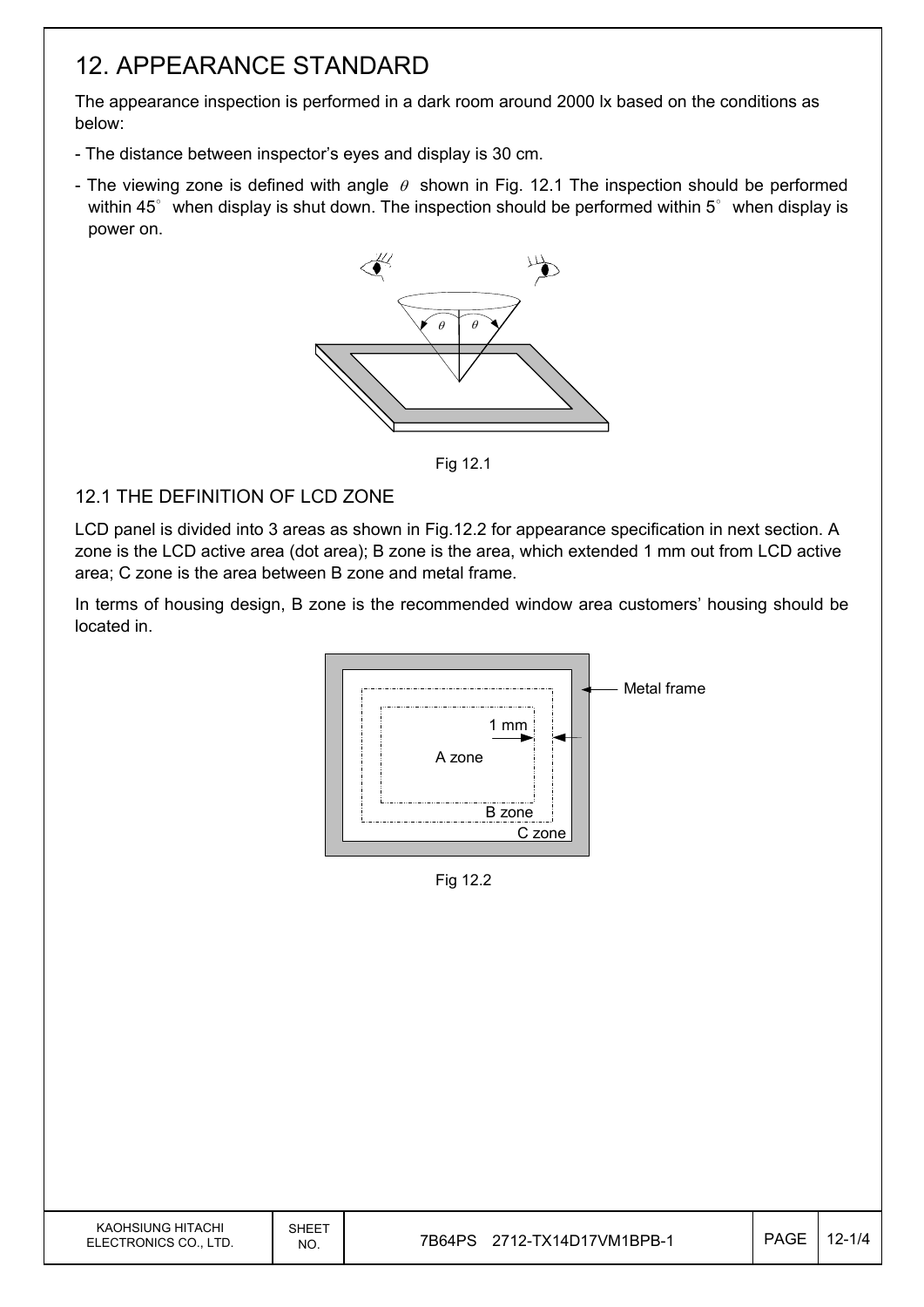#### 12.2 LCD APPEARANCE SPECIFICATION

The specification as below is defined as the amount of unexpected phenomenon or material in different zones of LCD panel. The definitions of length, width and average diameter using in the table are shown in Fig. 12.3 and Fig. 12.4.

| Item                   | Criteria               |                                       |                          |                            | Applied zone   |                |     |
|------------------------|------------------------|---------------------------------------|--------------------------|----------------------------|----------------|----------------|-----|
|                        | Length (mm)            |                                       | Width (mm)               | Maximum number             |                | Minimum space  |     |
|                        | Ignored                |                                       | $W \le 0.02$             | Ignored                    |                |                |     |
| Scratches              | $L \leq 40$            |                                       | $0.02 < W \le 0.04$      | 10                         |                |                | A,B |
|                        | $L \leq 20$            |                                       | $W \le 0.04$             | 10                         |                | $\blacksquare$ |     |
| Dent                   |                        |                                       |                          | Serious one is not allowed |                |                | A   |
| Wrinkles in polarizer  |                        |                                       |                          | Serious one is not allowed |                |                | A   |
|                        | Average diameter (mm)  |                                       |                          |                            | Maximum number |                |     |
|                        |                        | $D \leq 0.2$                          |                          |                            | Ignored        |                |     |
| Bubbles on polarizer   | $0.2 < D \leq 0.3$     |                                       |                          |                            | 12             |                | A   |
|                        | $0.3\!<\!D\!\leq\!0.5$ |                                       |                          |                            | 3              |                |     |
|                        | 0.5 < D                |                                       |                          |                            | none           |                |     |
|                        |                        |                                       | Filamentous              | (Line shape)               |                |                |     |
|                        | Length (mm)            |                                       |                          | Width (mm)                 |                | Maximum number |     |
|                        | $L \leq 2.0$           |                                       |                          | $W \le 0.03$               | Ignored        |                | A,B |
|                        | $L \le 3.0$            |                                       | $0.03\!<\!W\!\leq\!0.05$ | 6                          |                |                |     |
|                        | $L \leq 2.5$           | $0.05\!<\!W\!\leq\!0.1$               |                          |                            | 1              |                |     |
| 1) Stains              | Round (Dot shape)      |                                       |                          |                            |                |                |     |
| 2) Foreign Materials   | Average diameter (mm)  |                                       | Maximum number           |                            |                | Minimum Space  |     |
| 3) Dark Spot           |                        | D < 0.2<br>Ignored                    |                          |                            |                |                |     |
|                        | $0.2 \leq D < 0.3$     |                                       |                          | 10                         |                | 10mm           | A,B |
|                        | $0.3 \leq D \leq 0.4$  |                                       |                          | 5                          |                | 30mm           |     |
|                        | $0.4 \leq D$           |                                       |                          | none                       |                |                |     |
|                        | In total               |                                       |                          | Filamentous + Round=10     |                |                |     |
|                        |                        | Those wiped out easily are acceptable |                          |                            |                |                |     |
|                        |                        |                                       |                          | <b>Type</b>                |                | Maximum number |     |
|                        |                        |                                       |                          | 1 dot                      |                | 4              |     |
|                        | Bright dot-defect      |                                       |                          | 2 adjacent dot             | 1              |                |     |
| Dot-Defect<br>(Note 1) |                        |                                       | 3 adjacent dot or above  |                            | Not allowed    |                |     |
|                        |                        |                                       |                          | In total                   |                | 5              | A   |
|                        |                        |                                       |                          | 1 dot                      |                | 5              |     |
|                        | Dark dot-defect        | 2 adjacent dot                        |                          |                            | $\overline{2}$ |                |     |
|                        |                        |                                       | 3 adjacent dot or above  |                            | Not allowed    |                |     |
|                        |                        |                                       |                          | In total                   |                | 5              |     |
|                        | In total               |                                       |                          | 10                         |                |                |     |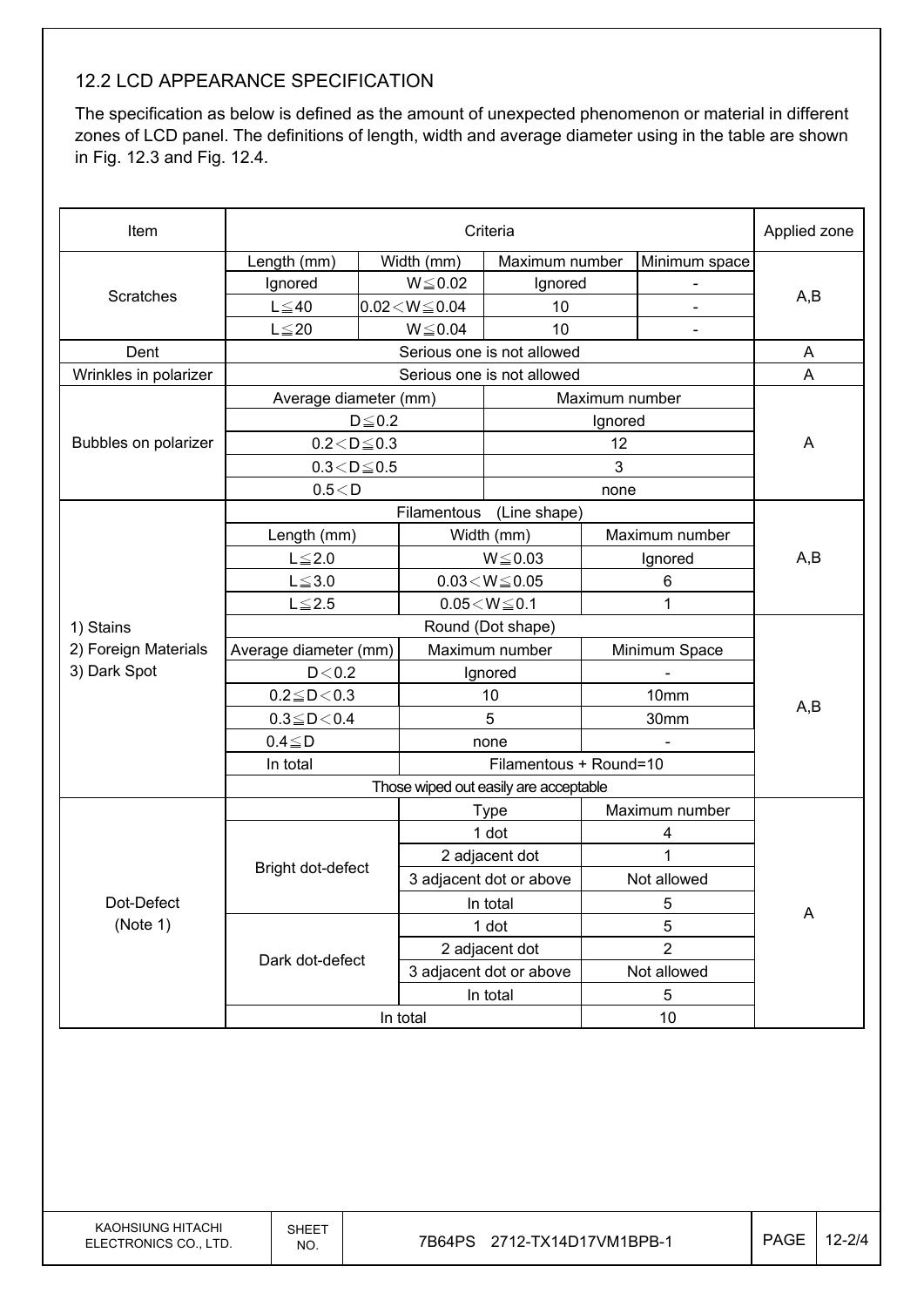

Fig 12.3

Fig 12.4

Note 1: The defi nitions of dot defect are as below:

- The defect area of the dot must be bigger than half of a dot.
- For bright dot-defect, showing black pattern, the dot's brightness must be over 30% brighter than others.
- For dark dot-defect, showing white pattern, the dot's brightness must be under 70% darker than others.
- The definition of 1-dot-defect is the defect-dot, which is isolated and no adjacent defect-dot.
- The definition of adjacent dot is shown as Fig. 12.5.
- The Density of dot defect is defined in the area within diameter  $\phi$  =20mm.

|  | A |  |  |
|--|---|--|--|
|  |   |  |  |

Fig 12.5

The dots colored gray are adjacent to defect-dot A.

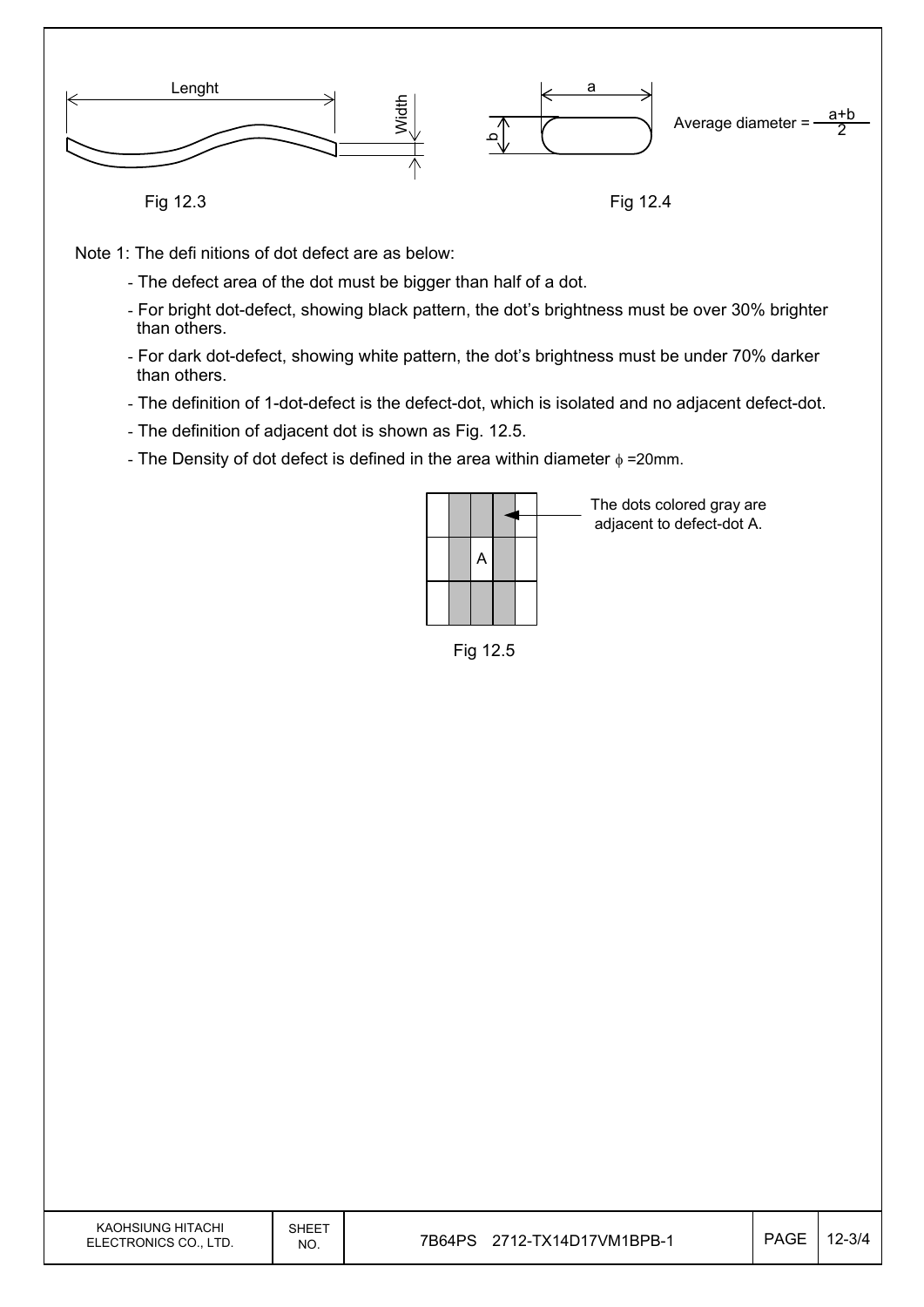### 12.3 TOUCH PANEL APPEARANCE SPECIFICATION

The specification as below is defined by the amount of unexpected material in different zones of touch panel.

| Item                     | Criteria              |                             |             | Applied zone   |     |  |
|--------------------------|-----------------------|-----------------------------|-------------|----------------|-----|--|
|                          | Width (mm)            |                             | Length (mm) | Maximum number |     |  |
| <b>Scratches</b>         | W > 0.1               | $L \ge 10$                  |             | Not allowed    | A,B |  |
|                          | $0.10 \ge W > 0.05$   | $L<$ 10                     |             | 4 pcs max.     |     |  |
|                          | $0.05 \ge W$          | $L<$ 10                     |             | Ignored        |     |  |
|                          |                       | Filamentous<br>(Line shape) |             |                |     |  |
|                          | Width (mm)            |                             | Length (mm) | Maximum number | A,B |  |
|                          | $0.10 \ge W > 0.05$   | 3< L                        |             | Not allowed    |     |  |
| <b>Foreign Materials</b> | $0.05 \ge W$          | $L \leq 3$                  |             | Ignored        |     |  |
|                          | Round (Dot shape)     |                             |             |                |     |  |
|                          | Average diameter (mm) |                             |             | Maximum number | A,B |  |
|                          | D > 0.35              |                             |             | Not allowed    |     |  |
|                          | $0.35 \ge D > 0.25$   |                             |             | 6 pcs max.     | B   |  |
|                          | $D \leq 0.25$         |                             | lgnored     |                | A,B |  |

The limitation of glass flaw occurred on touch panel is defined in the table as below.

| Item             | Specifications |                                                          |  |  |
|------------------|----------------|----------------------------------------------------------|--|--|
| Edge flaw        |                | $X \leq 5.0$ mm<br>$Y \leq 3.0$ mm<br>$Z \leq$ Thickness |  |  |
| Corner flaw      |                | $X \leq 3.0$ mm<br>$Y \leq 3.0$ mm<br>$Z \leq$ Thickness |  |  |
| Progressive flaw |                | Not allowed                                              |  |  |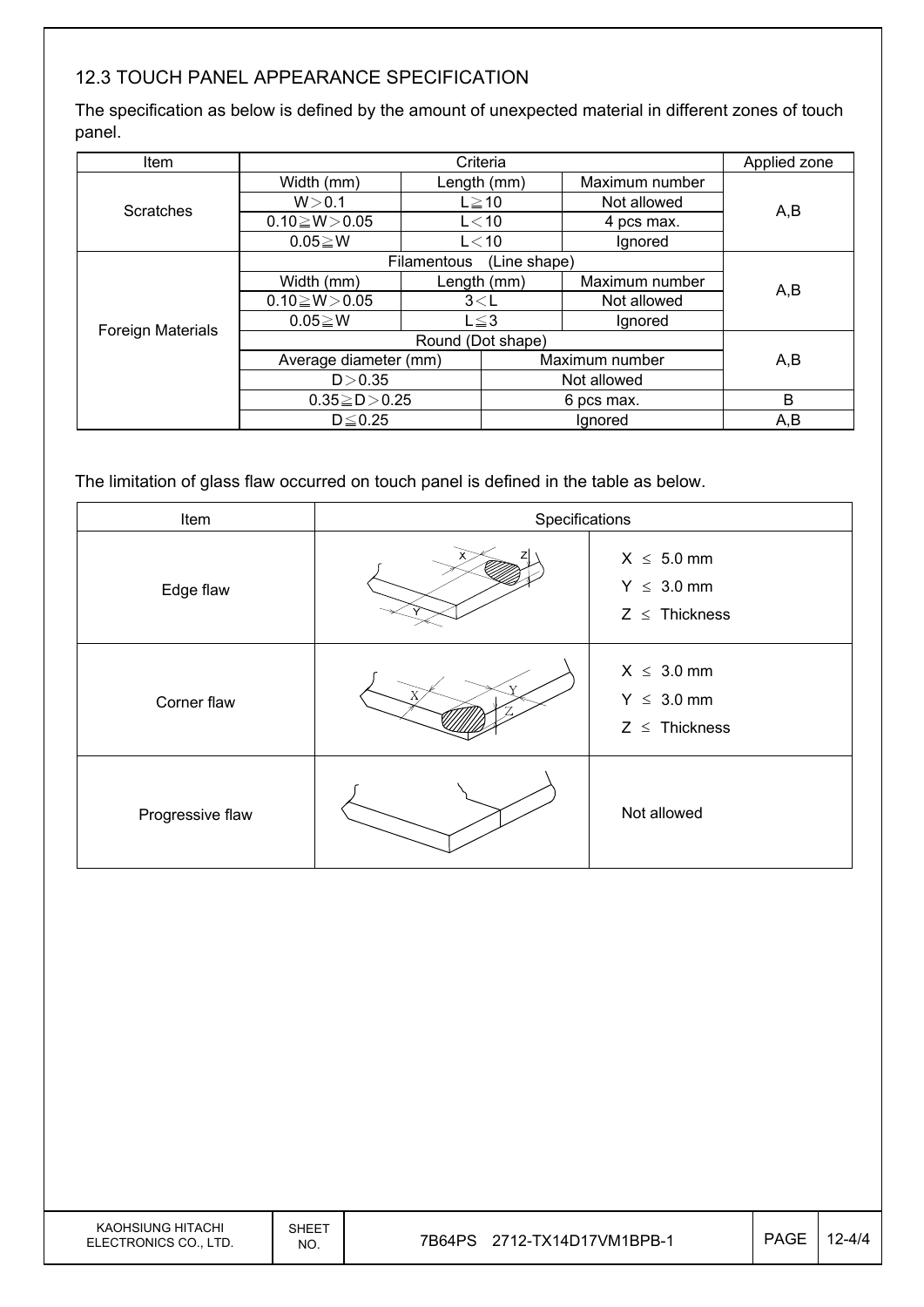## 13. PRECAUTIONS

### 13.1 PRECAUTIONS of MOUNTING

- 1) Please refer to Fig. 13.1 for housing the display with touch panel into applications. The Fig. 13.1 shows some points as below:
- The cushion needs to be designed between housing and touch panel in order to avoid unexpected pressure to cause any wrong reactions, and the cushion should be located in the insulated area.
- The housing should not cover the active area of touch panel as the figure shown.



Fig 13.1

### 13.2 PRECAUTIONS of ESD

- 1) Before handling the display, please ensure your body has been connected to ground to avoid any damages by ESD. Also, do not touch display's interface directly when assembling.
- 2) Please remove the protection film very slowly before turning on the display to avoid generating ESD.

## 13.3 PRECAUTIONS of HANDLING

- 1) In order to keep the appearance of display in good condition, please do not rub any surfaces of the displays by sharp tools harder than 3H, especially touch panel, metal frame and polarizer.
- 2) Please do not stack the displays as this may damage the surface. In order to avoid any injuries, please avoid touching the edge of the glass or metal frame and wore gloves during handling.
- 3) Touching the polarizer or terminal pins with bare hand should be avoided to prevent staining and poor electrical contact.
- 4) Do not use any harmful chemicals such as acetone, toluene, and isopropyl alcohol to clean display's surfaces.
- 5) Please use soft cloth or absorbent cotton with ethanol to clean the display by gently wiping. Moreover, when wiping the display, please wipe it by horizontal or vertical direction instead of circling to prevent leaving scars on the display's surface, especially polarizer.
- 6) Please wipe any unknown liquids immediately such as saliva, water or dew on the display to avoid color fading or any permanently damages.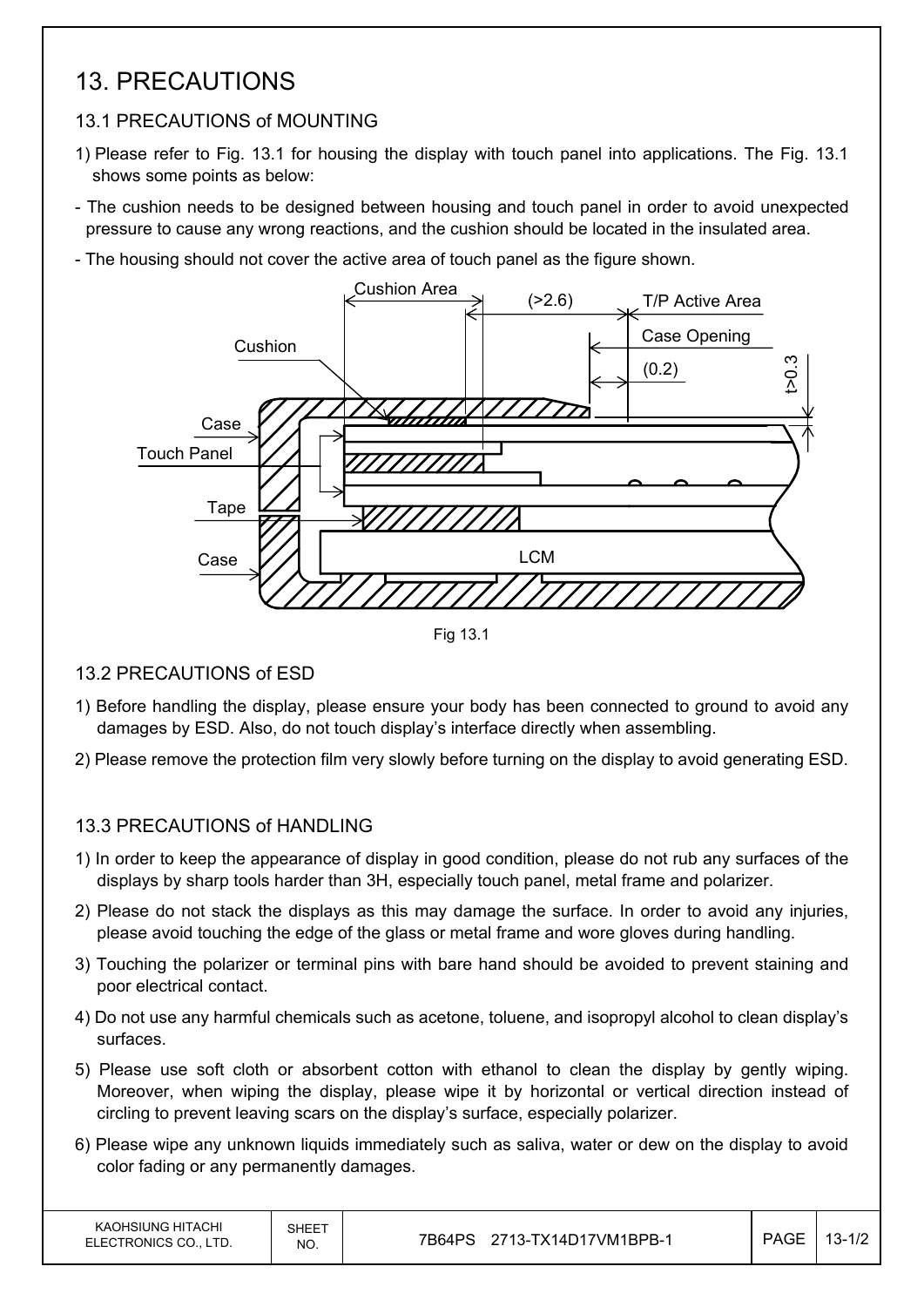7) Maximum pressure to the surface of the display must be less than  $1,96 \times 10^4$  Pa. If the area of adding pressure is less than 1  $\text{cm}^2$ , the maximum pressure must be less than 1.96N.

#### 13.4 PRECAUTIONS OF OPERATING

- 1) Please input signals and voltages to the displays according to the values defined in the section of electrical characteristics to obtain the best performance. Any voltages over than absolute maximum rating will cause permanent damages to this display. Also, any timing of the signals out of this specification would cause unexpected performance.
- 2) When the display is operating at significant low temperature, the response time will be slower than it at 25  $\mathrm{C}^{\circ}$ . In high temperature, the color will be slightly dark and blue compared to original pattern. However, these are temperature-related phenomenon of LCD and it will not cause permanent damages to the display when used within the operating temperature.
- 3) The use of screen saver or sleep mode is recommended when static images are likely for long periods of time. This is to avoid the possibility of image sticking.
- 4) Spike noise can cause malfunction of the circuit. The recommended limitation of spike noise is no bigger than  $\pm$  100 mV.

#### 13.5 PRECAUTIONS of STORAGE

If the displays are going to be stored for years, please be aware the following notices.

- 1) Please store the displays in a dark room to avoid any damages from sunlight and other sources of UV light.
- 2) The recommended long term storage temperature is between 10  $\text{C}^{\circ} \sim 35 \text{ C}^{\circ}$  and 55%~75% humidity to avoid causing bubbles between polarizer and LCD glasses, and polarizer peeling from LCD glasses.
- 3) It would be better to keep the displays in the container, which is shipped from Hitachi, and do not unpack it.
- 4) Please do not stick any labels on the display surface for a long time, especially on the polarizer.